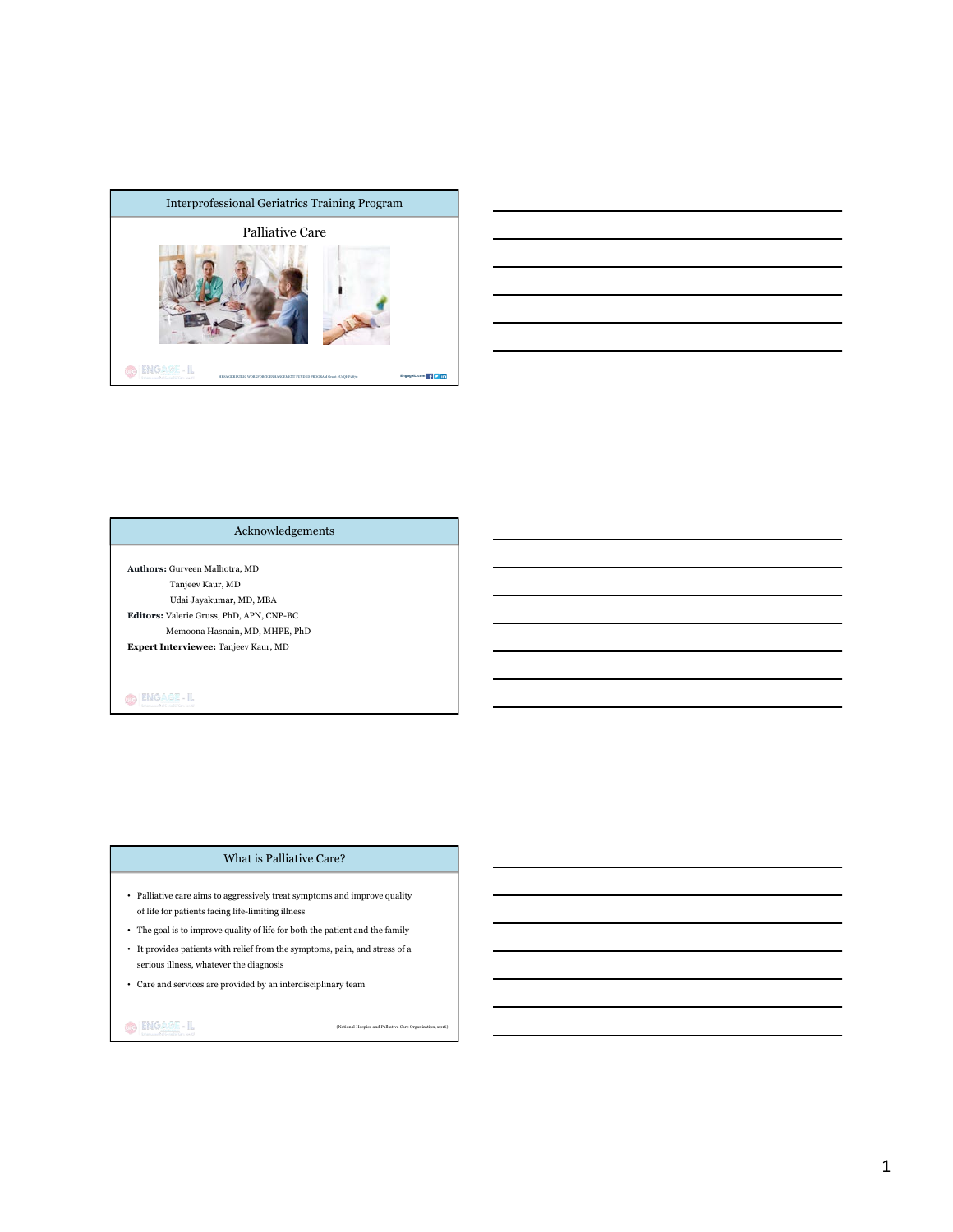## Learning Objectives

Upon completion of this module, learners will be able to:

- 1. Identify the role of the interdisciplinary palliative care team
- 2. Differentiate between hospice and palliative care
- 3. Discuss clinical situations where hospice and palliative care may prolong life
- 4. Recognize when artificial nutrition provides no benefit to the patient

# O ENGAGE-IL

# Palliative Care Services

- Pain and symptom management
- Prognostic estimates and discussions
- Coping and spiritual support



• Disposition planning



 $\bigcirc$   $\bigg| \frac{\text{ENGAGE}-\text{IL}}{\text{ENGATE}} \bigg|$ 

# #1 Barrier to Palliative Care

- The misconception that  $% \mathcal{N}$ palliative care = hospice



 $\bigcirc$   $\bigg| \frac{\text{ENGATE - IL}}{\text{ENGATE - IL}}$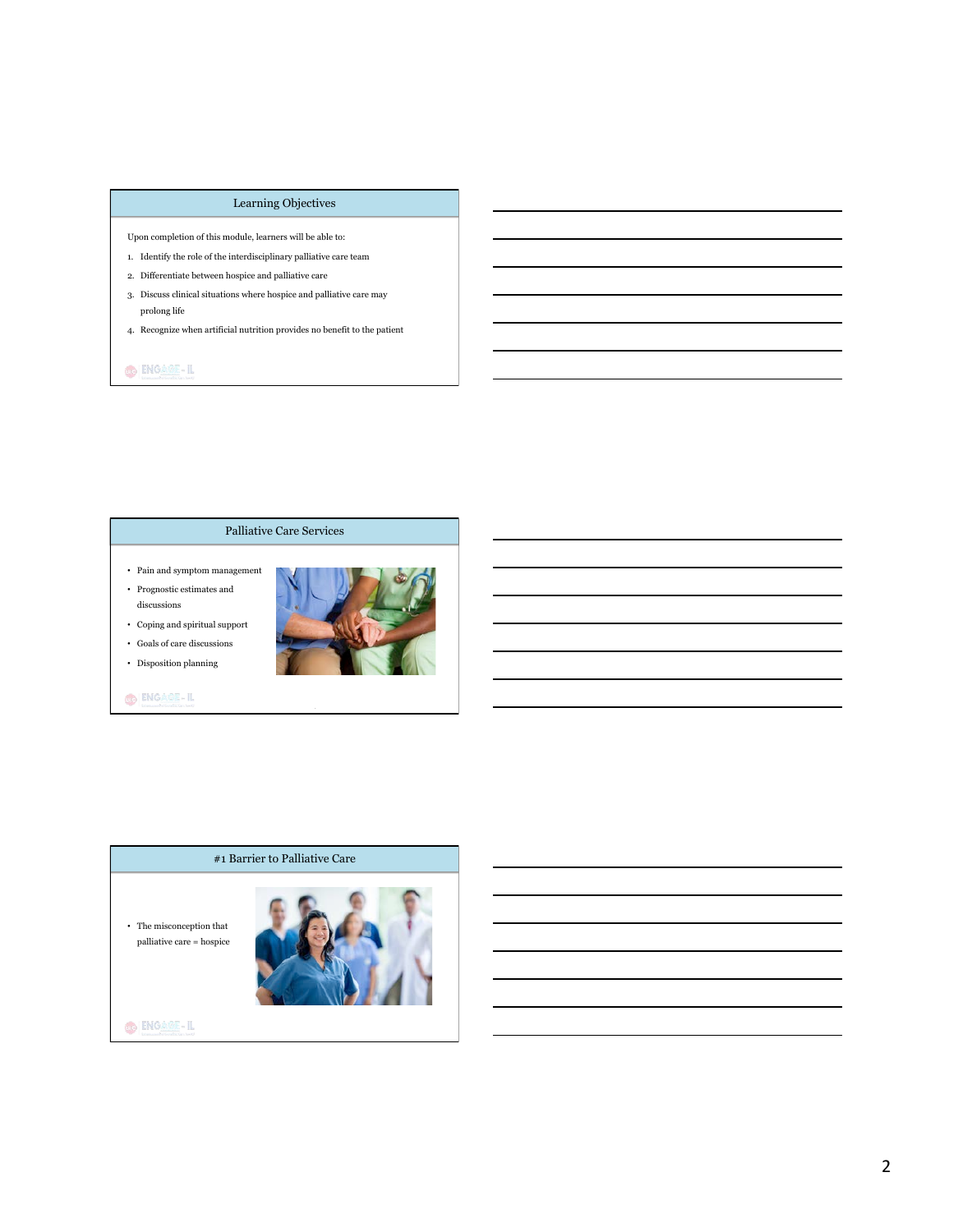# Hospice Care

- Hospice care is used when patients can no longer be helped by curative treatment, and are expected to live about six months or less if the illness runs its usual course
- Can continue for patients beyond six months

# O ENGAGE-IL

# Similarities: Palliative Care and Hospice Care

**Both Pre-Hospice Palliative Care and Hospice Palliative Care** 

- Pay meticulous attention to symptom management
- $\bullet~$  Recognize the need for and provide psychological and spiritual
- support to patients and families
- Use a team-based approach

# $\bigcirc$   $\bigg|$  engage-il

| Differences: Palliative Care and Hospice Care                                                    |                                                                                                                                            |  |
|--------------------------------------------------------------------------------------------------|--------------------------------------------------------------------------------------------------------------------------------------------|--|
| <b>Pre-Hospice Palliative Care</b>                                                               | <b>Hospice Palliative Care</b>                                                                                                             |  |
| For patients facing serious illness<br>and receiving life-prolonging<br>therapies                | Life expectancy less than 6 months                                                                                                         |  |
| can be provided at home, skilled<br>nursing facility (SNF), or assisted<br>living facility (ALF) | Usually initiated in the hospital; but Usually provided at home; but can also<br>be provided at SNF, ALF, or the inpatient<br>hospice unit |  |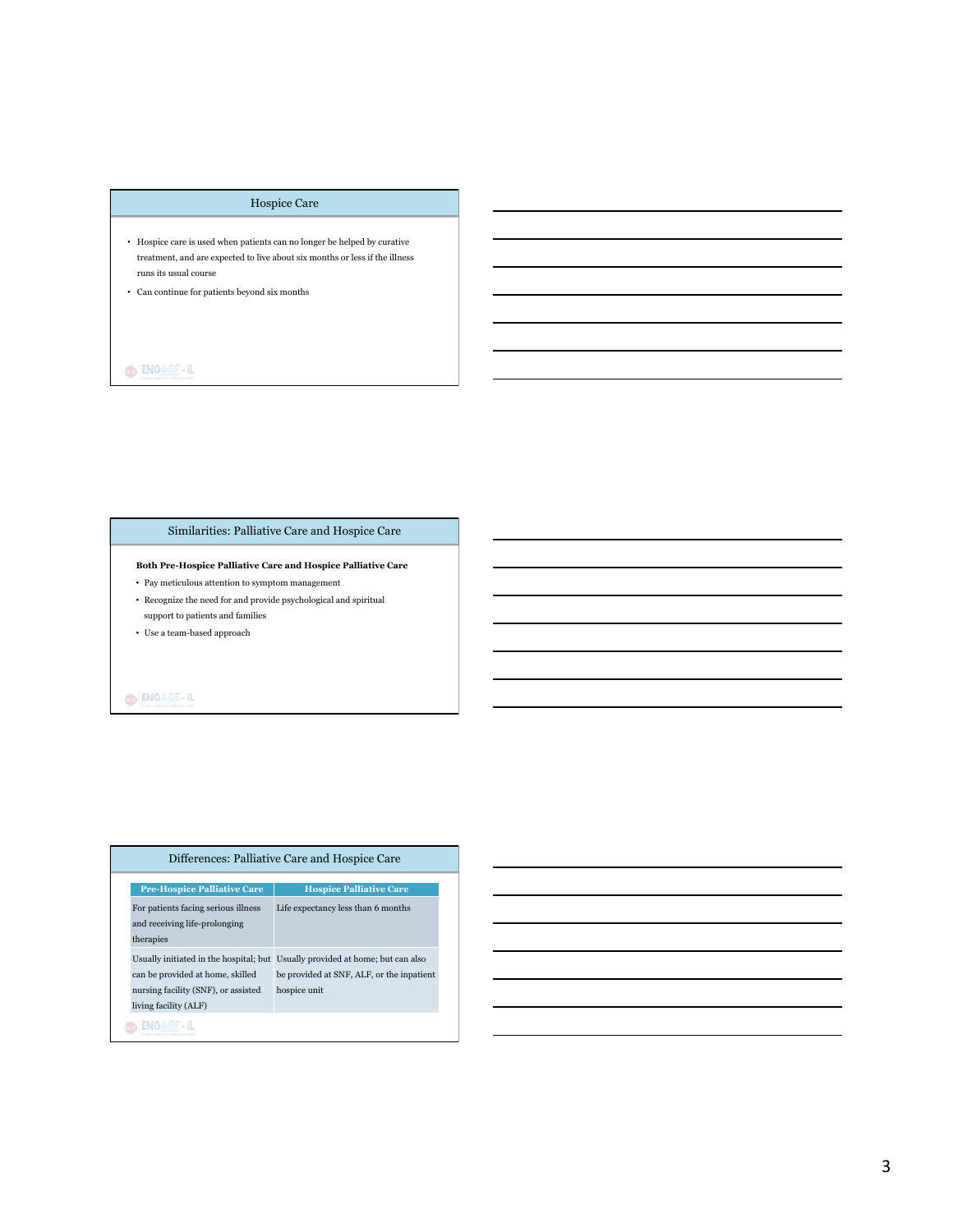| <b>Comparison of Services:</b><br>Home Palliative Care Verses Home Hospice Care |                                                                |                                                                            |  |
|---------------------------------------------------------------------------------|----------------------------------------------------------------|----------------------------------------------------------------------------|--|
|                                                                                 | <b>Home Palliative Care</b>                                    | <b>Home Hospice</b>                                                        |  |
|                                                                                 | 1-2 registered nurse (RN) visits per<br>month                  | 1-3 registered and certified nursing<br>assistants visits a week           |  |
|                                                                                 | Palliative care agency bills per visit<br>like home physicians | Hospice agency is paid \$145 per day<br>from hospice admission until death |  |
|                                                                                 |                                                                |                                                                            |  |
|                                                                                 |                                                                |                                                                            |  |
|                                                                                 |                                                                |                                                                            |  |

| Home Palliative Care Verses Home Hospice Care |                                                 |  |
|-----------------------------------------------|-------------------------------------------------|--|
| <b>Home Palliative Care</b>                   | <b>Home Hospice</b>                             |  |
| Medicare continues to pay for the             | Hospice agency must cover all                   |  |
| same level of care                            | treatments related to hospice diagnosis         |  |
| Registered nurse available by<br>$phone 24-7$ | Registered nurse available by phone<br>$24 - 7$ |  |
| Bereavement support for 13                    | Bereavement support for 13 months               |  |
| months following death                        | following death                                 |  |





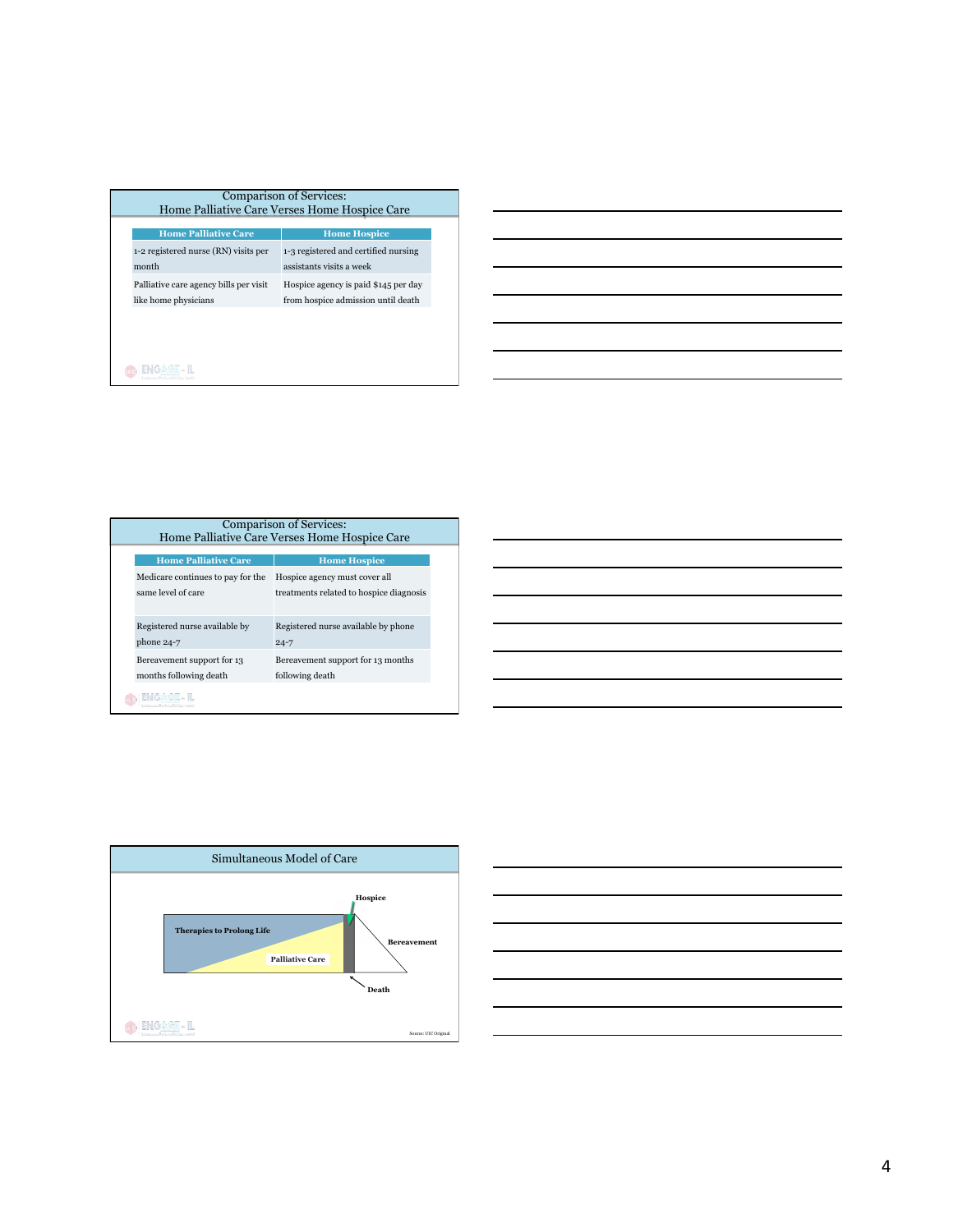## Dying in America: Preferences of Location Compared to Actual

**Where People Prefer to Die** 

• Home (60-80%) (Gruneir et al., 2007)

**Where Americans Die**

- Hospitals: 50% • Nursing Homes: 30%
- Home: 20% (Stanford University School of Medicine, 2016)



# Checklist to Identify Patients for End of Life Care

#### **Tool: CriSTAL**

- **Cri**teria for **S**creening and **T**riaging to Appropriate **Al**ternative Care
- Most likely predictors of death in the short term (30 days) to medium term (12 weeks)
	- http://spcare.bmj.com/content/early/2014/12/09/ bmjspcare-2014-000770.full

O ENGAGE-IL

(Cardona-Morrell & Hillman

#### Checklist to Identify Patients for End of Life Care

- Checklist of 29 predictors of death, including:

- Age 65 years or older, plus either emergency admission for the current hospitalization (associated with 25% mortality within 1 year) or two or more deterioration criteria, including:
- Change on the Glasgow Coma Score
- Low systolic blood pressure
- Slow or rapid respiration
- $\bullet~$  Low or high pulse rate
- Need for oxygen therapy or oxygen saturation less than  $90\%$
- Hypoglycemia
- Repeat or prolonged seizures

O ENGAGE-IL

(Cardona-Morrell & Hillman, 2015)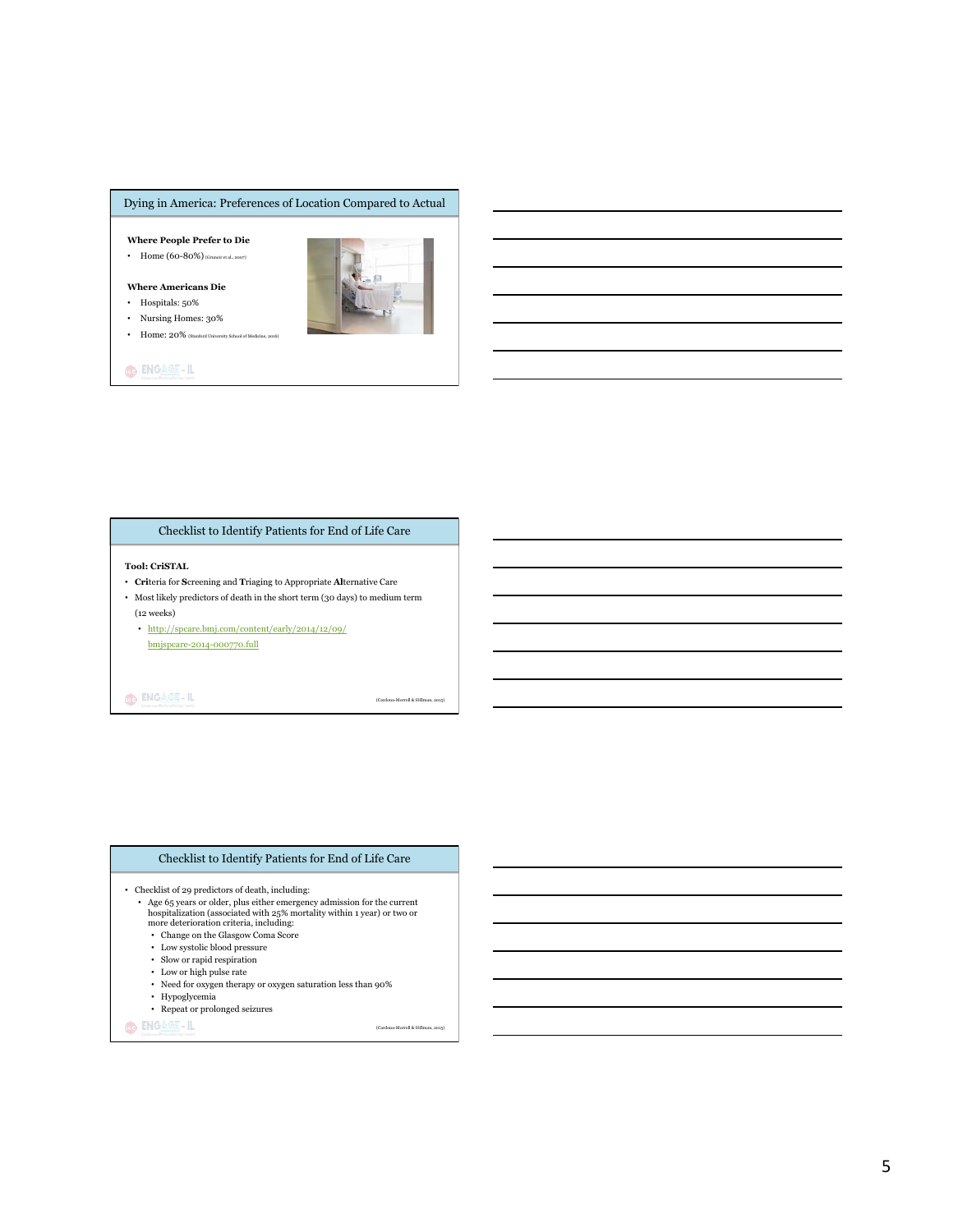#### Checklist to Identify Patients for End of Life Care

#### **Additional Risk Factors or Predictors of Short- to Medium-Term Death** • Including:

 $\bullet~$  Personal history of active disease, such as advanced malignancy, chronic kidney disease, chronic obstructive pulmonary disease, new cerebrovascular disease, chronic heart failure, myocardial infarction, moderate or severe liver disease, or cognitive impairment

• Previous hospitalization within the last year, or repeat intensive care unit admission (ICU) during the previous hospitalization

OD INGAGE-IL

(Cardona-Morrell & Hillman, 2015)

## Checklist to Identify Patients for End of Life Care

#### **Other Factors Include:**

- Evidence of frailty
- Residence in a nursing home or supported-living facility
- Proteinuria
- Abnormal electrocardiogram findings

#### O ENGAGE-IL

(Cardona-Morrell & Hillman, 2015)

#### Assessment Question 1

*Ms. Cortez is a 75-year-old female with extensive past medical history, including osteoarthritis, diabetes, chronic kidney disease stage 4, hypertension, diabetic retinopathy and neuropathy, and has been residing in an assisted living facility for the last 4 years. She has poorly controlled diabetes mellitus because of poor medication compliance and was recently placed on hemodialysis three times a week for worsening renal functions. She has been losing weight and now needs assistance with activities of daily living (ADLs), requiring placement in a nursing home. She has been taking tramadol for joint pains but it has not been very helpful.*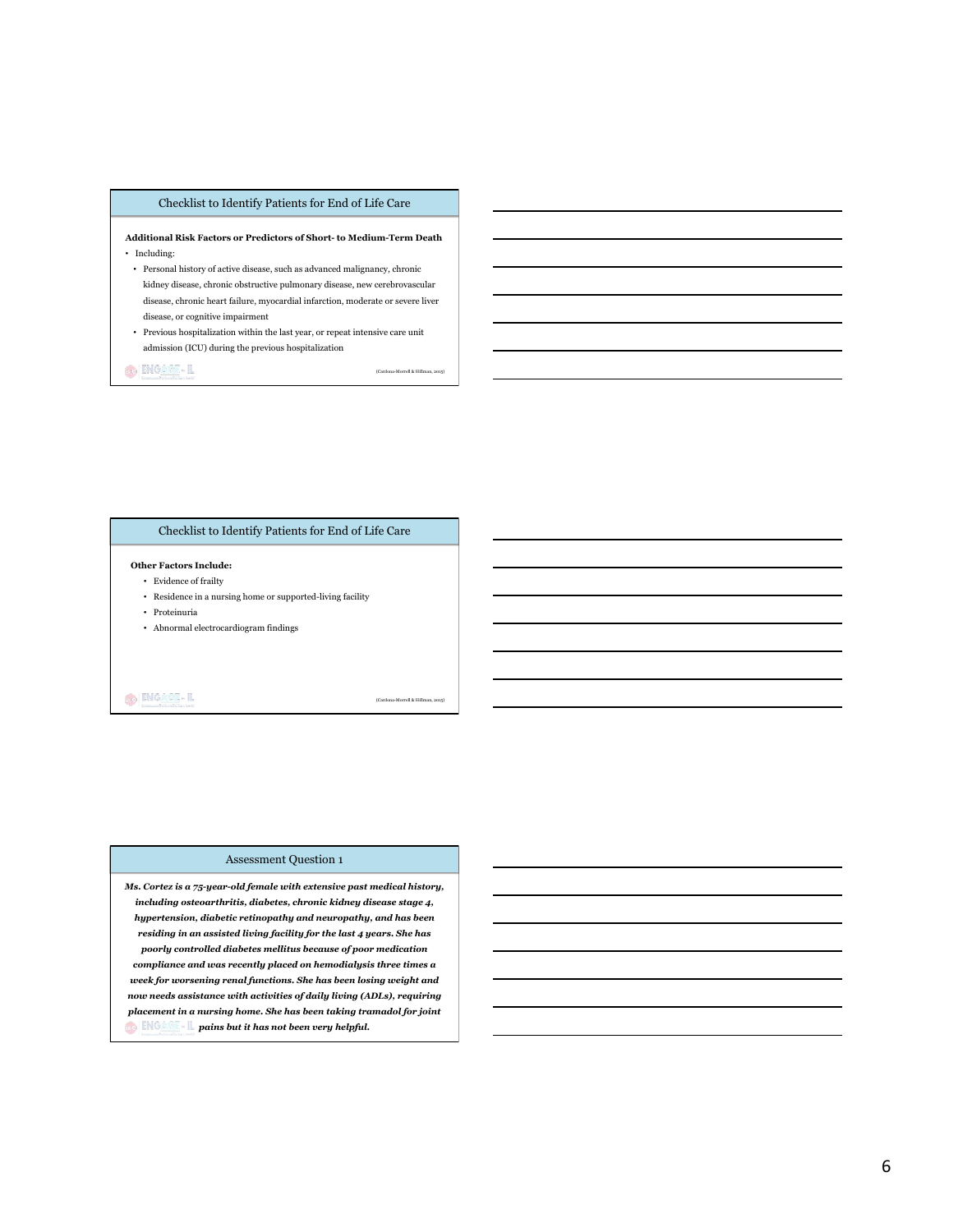## Assessment Question 1

*She does not have a family and is scared to go through "this burden" alone and wants to be "happy again." Her depression screen is negative, and she does not have any cognitive impairment. How would you approach this situation?* 

# O ENGAGE-IL

## Assessment Question 1

- a) Order a palliative care referral for adequate management of pain, as pain seems to be a bothersome complaint
- b) Order a palliative care referral to establish goals of care, as she has a multitude of medical problems and she wants to focus on her quality of life
- c) Order a palliative care referral to provide emotional, religious, spiritual, and social support to the patient
- d) All of the above

# O ENGAGE-IL

#### Assessment Question 1: Answer

- a) Order a palliative care referral for adequate management of pain, as pain seems to be a bothersome complaint
- b) Order a palliative care referral to establish goals of care, as she has a multitude of medical problems and she wants to focus on her quality of life
- c) Order a palliative care referral to provide emotional, religious, spiritual, and social support to the patient
- **d) All of the above (Correct Answer)**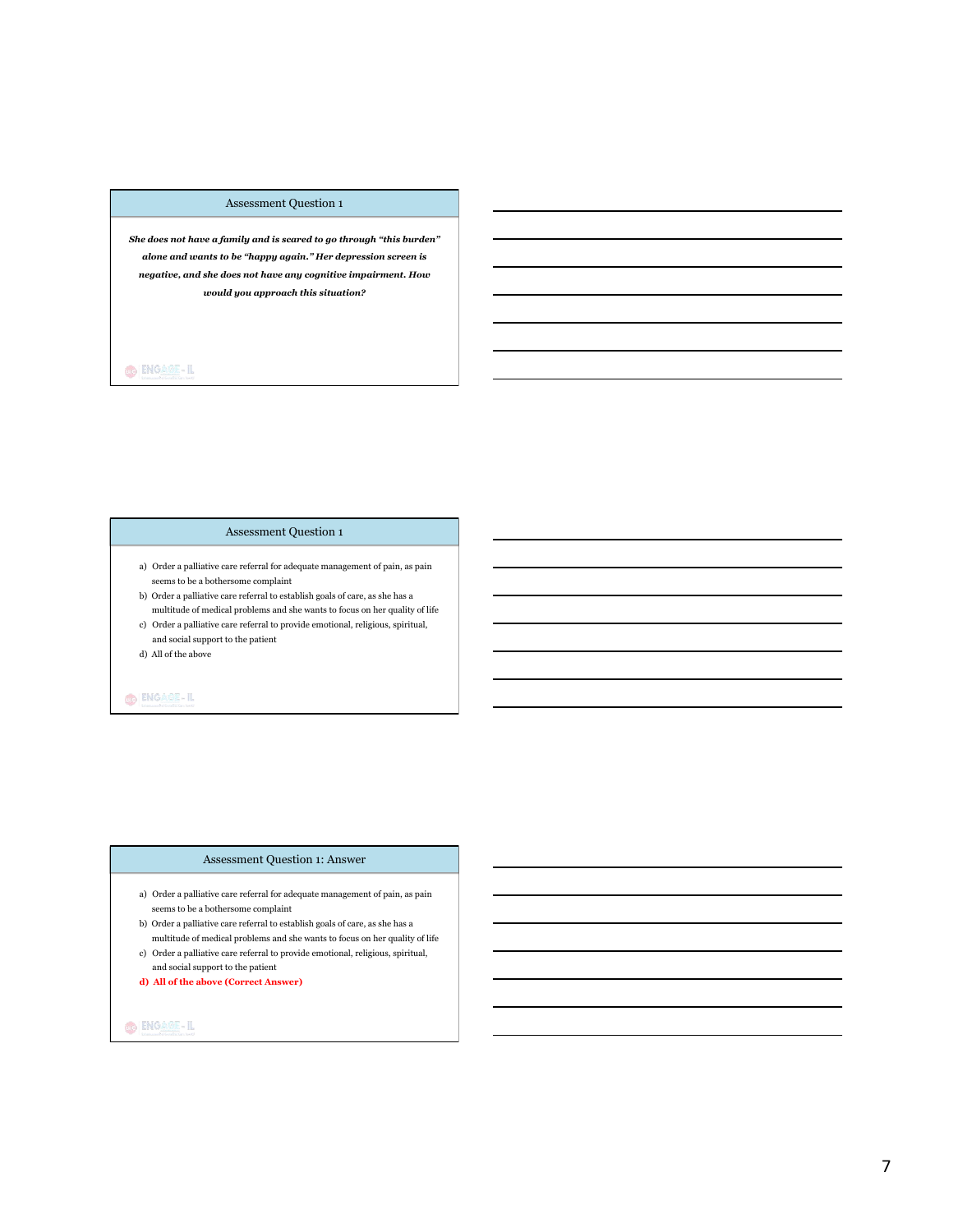

 $\bigoplus \big[\frac{\mathsf{ENGAlg}}{\mathsf{Hom}}\cdot \mathsf{IL} \big]$ 

# Estimating Prognosis

- Oncologists overestimate prognosis in advanced cancer by a factor of 2-5
- Longer estimates when physician knows patient longer
- Longer estimates with less physician experience
- ICU doctors underestimate prognosis

# $\bigoplus \Big|\underset{\text{transmission conditions}}{\text{ENGAlg}} - \text{IL}\Big|$

(Christakis, 1999)

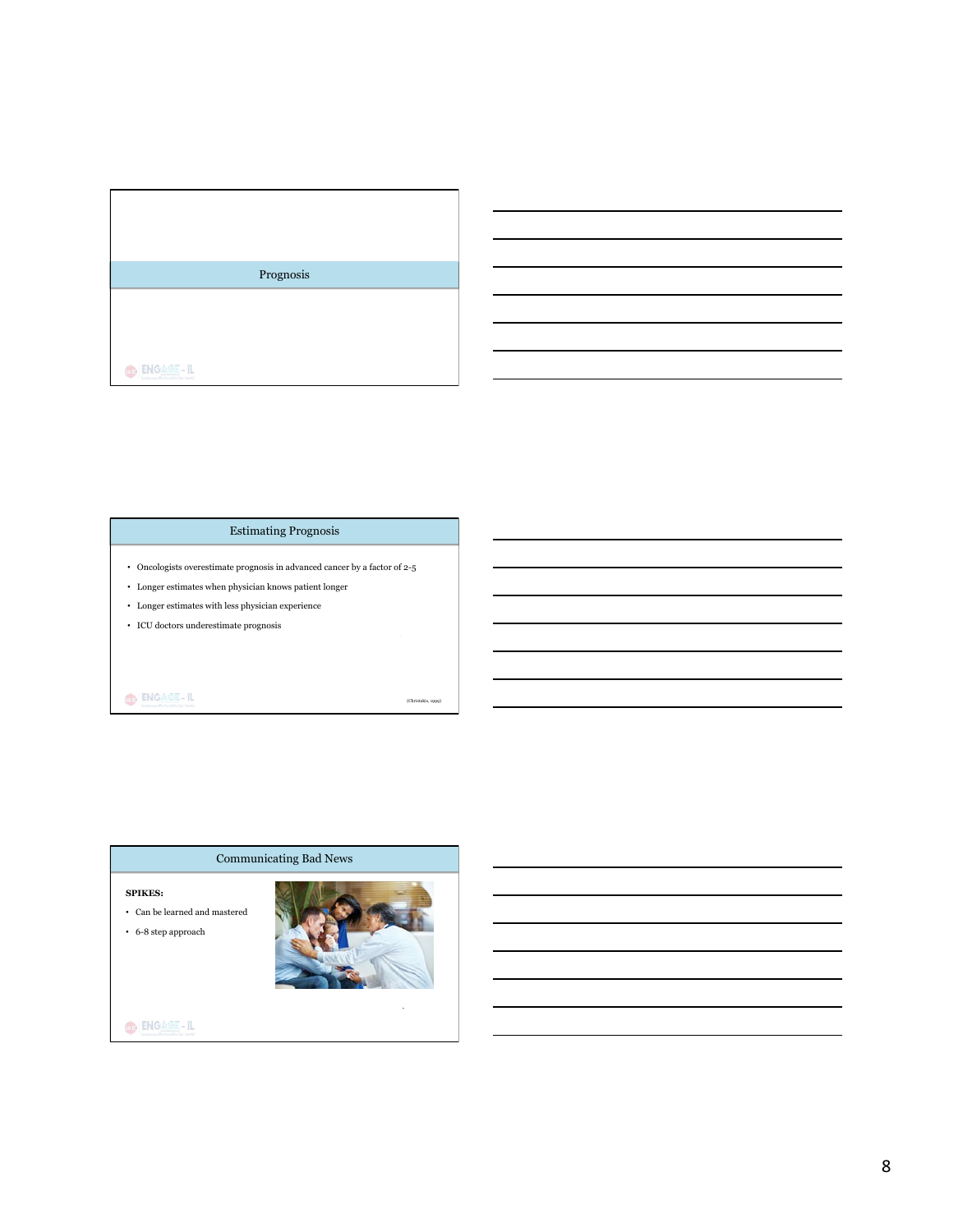| <b>Communicating Bad News</b>                                                                                 |  |  |
|---------------------------------------------------------------------------------------------------------------|--|--|
| <b>SPIKES:</b>                                                                                                |  |  |
| <b>Setting up the interview</b>                                                                               |  |  |
| assessing the patient's <b>Perception</b>                                                                     |  |  |
| obtaining the patient's Invitation                                                                            |  |  |
| giving Knowledge and information to patient                                                                   |  |  |
| addressing patient's Emotions with empathic responses                                                         |  |  |
| providing patient a Strategy and Summary                                                                      |  |  |
| <b>SPIKES Resource:</b><br>http://hiv.ubccpd.ca/files/2012/09/Summary-on-Breaking-Bad-News.pdf<br>ENGAGE - IL |  |  |

## Doctrine of Double Effect

- Intention must be good
- Bad effect can be foreseen, but not intended
- Suffering must be severe enough to warrant the risk
- Bad effect cannot be the means to the good effect

# $\bigcirc$   $\bigg|$  engage-il

## Common Misconceptions

- 30-40% of patients getting palliative cancer treatments believe they are being treated with curative intent  $\rm_{(Gattellari\,et\,al.,\,1999;~Mackillop\,et\,al.,\,1988)}$
- $\bullet~$  69-81% of patients with Stage IV lung and colon cancers did not report understanding that chemo was not at all likely to cure their cancer (Weeks et al., 2012)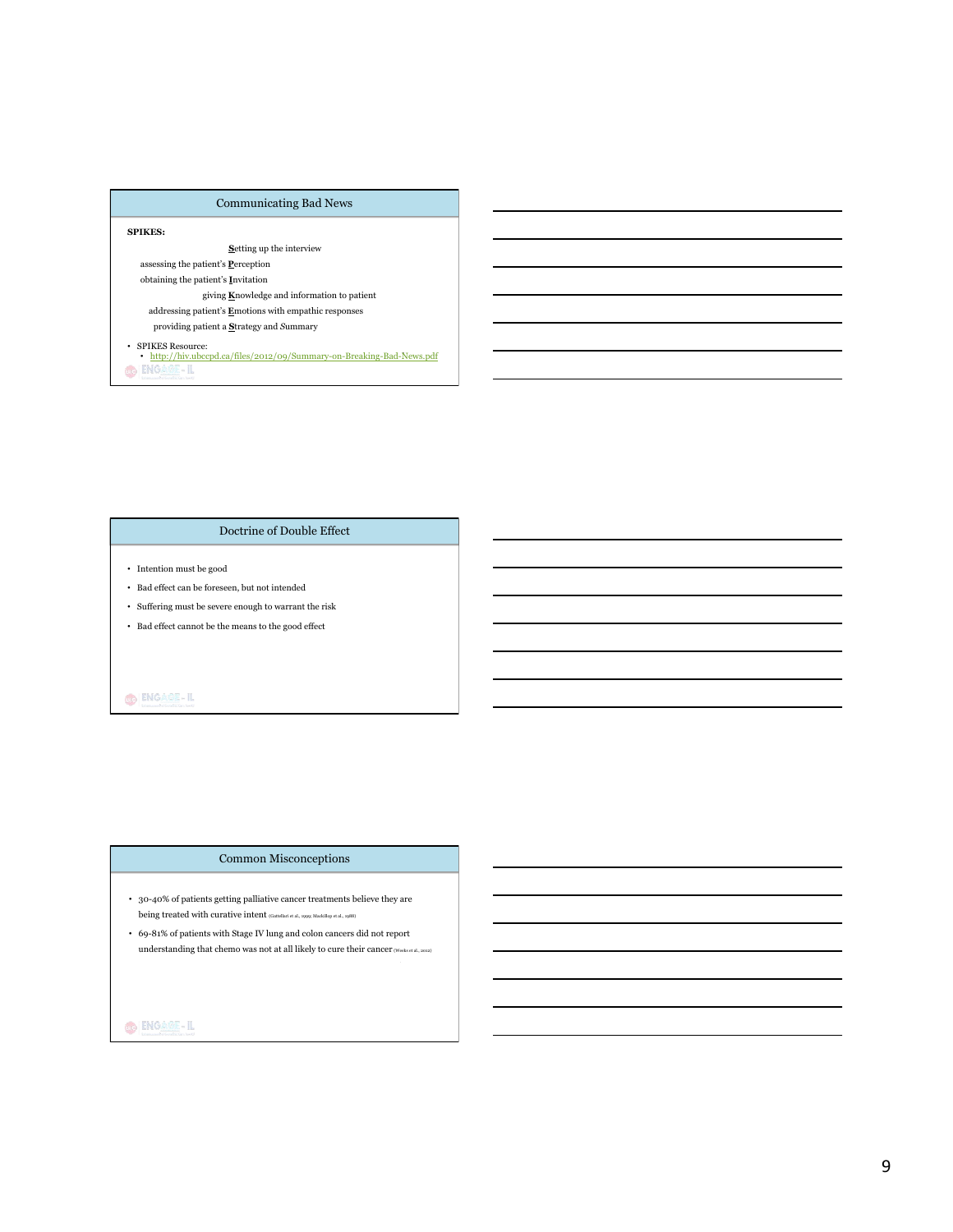#### Patient Autonomy and Informed Decision Making

- Requires dedicated time from clinicians
- Bringing up prognosis • Relieving fears of terminal suffering and medical abandonment



 $\bigcirc$   $|$  ENGAGE-IL

#### End of Life Decisions: The Conversation

**The Conversation Project from the Institute for Healthcare Improvement (IHI)** 

- http://theconversationproject.org/
- The goal of The Conversation Project is to ensure that everyone's life wishes are expressed and respected
- $\bullet$   $\;$  Includes step-by-step instructions for how to consider and discuss end of life care issues

O ENGAGE-IL

## Assessment Question 2

#### *Which of the following statements is true?*

- a) Palliative and hospice care does not prolong life and may actually hasten death b) Palliative and hospice care when initiated close to the initial diagnosis of cancer or a serious illness in a patient improves not only the quality of life but also survival by discontinuing unnecessary and potentially harmful drugs as well as better management of symptoms including but not limited to pain, anxiety, and depression
- c) Palliative and hospice care does not change the prognosis and is only limited to improving pain control and discussion of goals of care
- d) Palliative and hospice care is only limited to dying patients and does not affect survival<br>Co ENG 2 - IL
-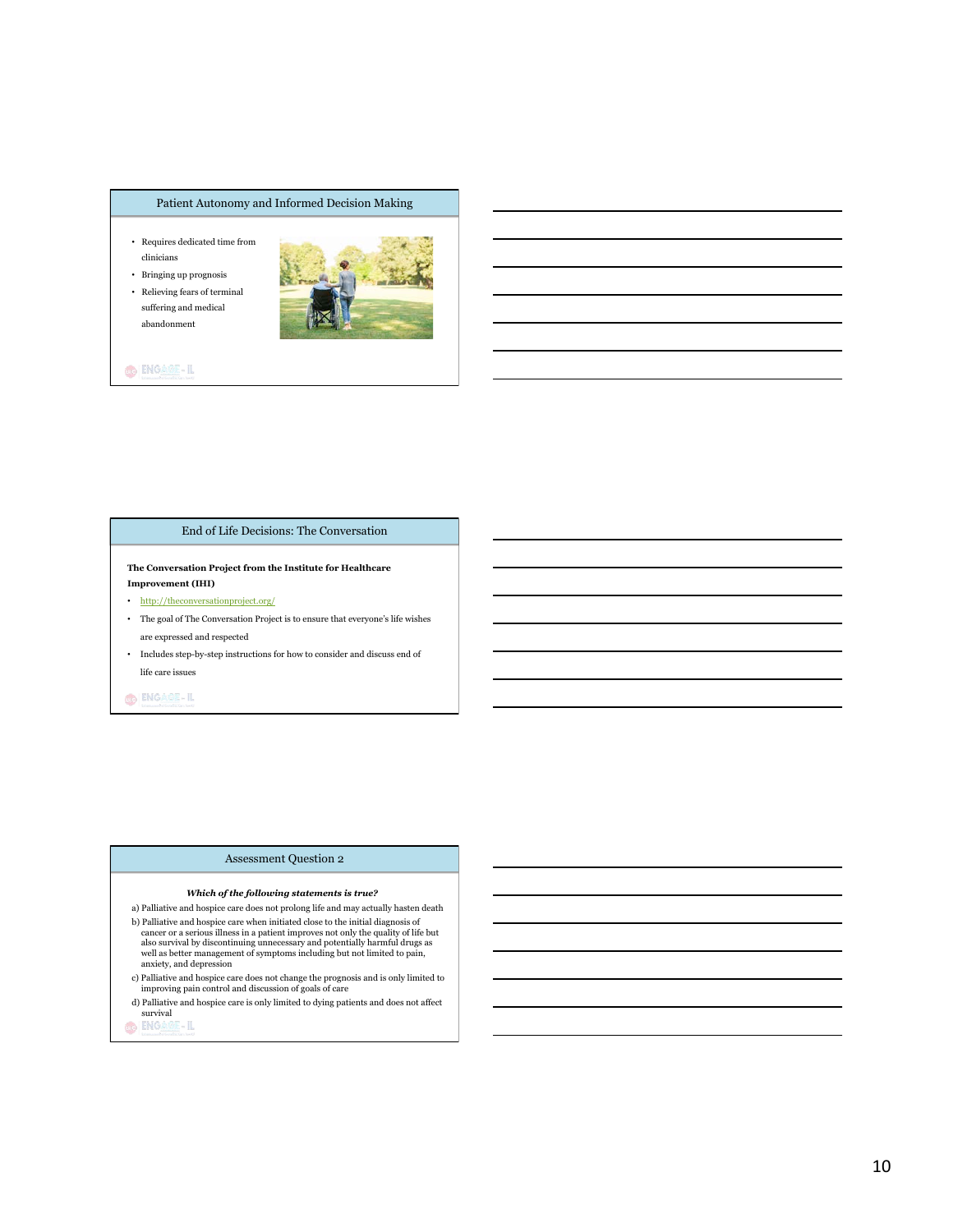#### Assessment Question 2: Answer

- Which of the following statements is true?<br>
a) Palliative and hospice care does not prolong life and may actually hasten death<br>
b) Palliative and hospice care when initiated close to the initial<br>
diagnosis of cancer or a s **anxiety, and depression (Correct Answer)**
- c) Palliative and hospice care does not change the prognosis and is only limited to improving pain control and discussion of goals of care
- d) Palliative and hospice care is only limited to dying patients and does not affect survival

CO ENGAGE-IL



#### Pain Background

- Pain is an unpleasant sensory and emotional experience associated with actual or potential tissue damage (International Association for the Study of Pain, 2012)
- Pain affects more Americans than diabetes, cancer, and heart disease combined (American Academy of Pain Medicine, 2016)
- Chronic pain is the most common cause of long-term disability, affecting about 50 million Americans annually (American Academy of Pain Medicine, 2016)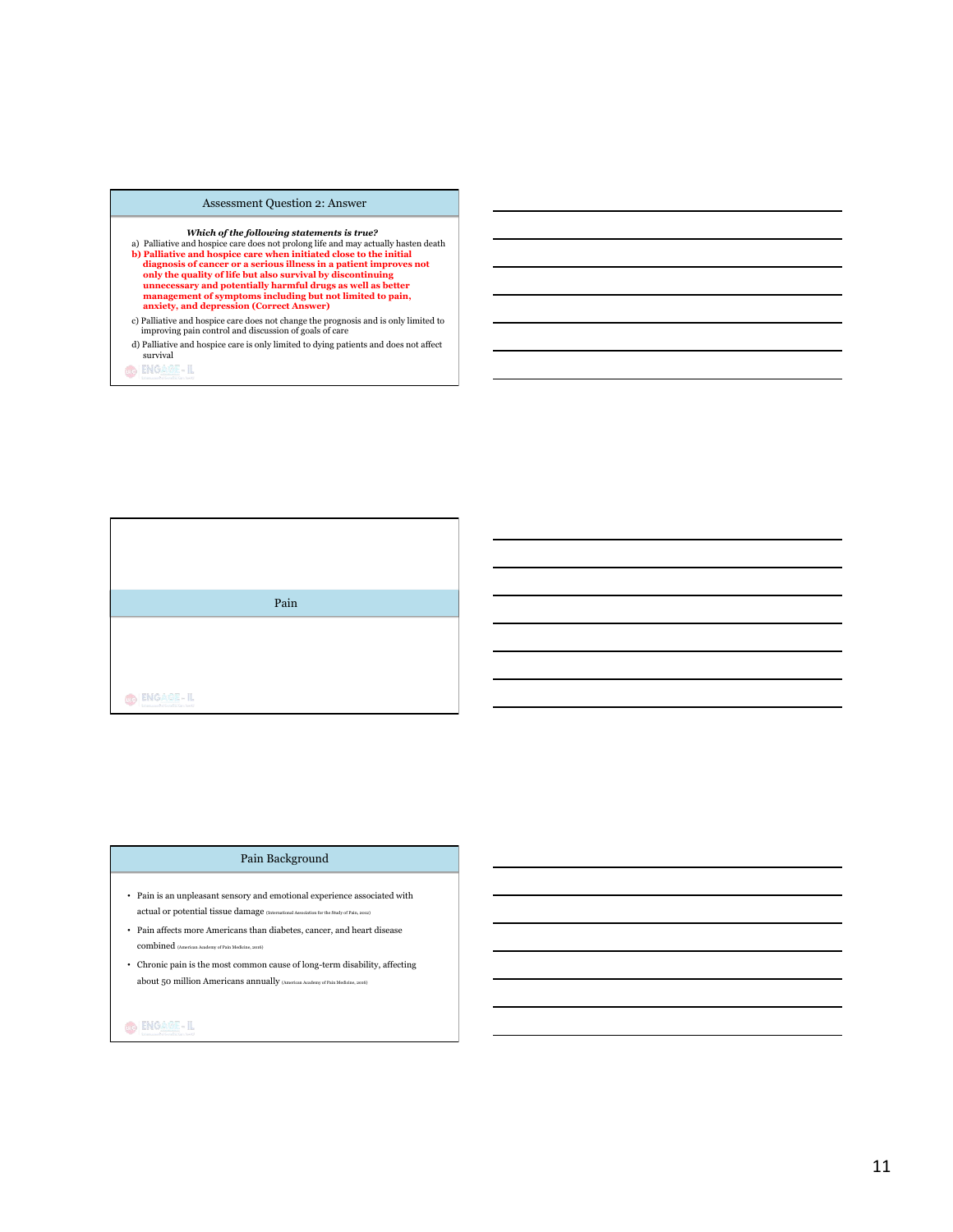## Background

#### **Pain Leads To:**

- Disability (Matos et al., 2016; Eggermont et al., 2014)
- Social isolation  $_{\rm (Keefe\,et\,al,\,2013)}$
- Depression (Wood et al., 2013; Keefe et al., 2013)
- Falls (Stubbs et al., 2014)

O ENGAGE-IL

## Pain Management

*For a comprehensive training module see the ENGAGE-IL module "Pain Management of the Older Adult" at engageil.com*

# $\bigcirc$   $\bigg|$  engage-il

## Pain: Approach to the Patient

 $\bullet\,$  Pain is subjective

- Only the patient knows how much pain they are in, and only they can decide how far they want to go for treatment
- $\bullet\,$  Pain is both a symptom and a disease
	- Eliminate dangerous and progressive diseases

• Prevent centralization

# $\bigcirc$   $\bigg| \frac{\text{ENGATE - IL}}{\text{ENGATE - IL}}$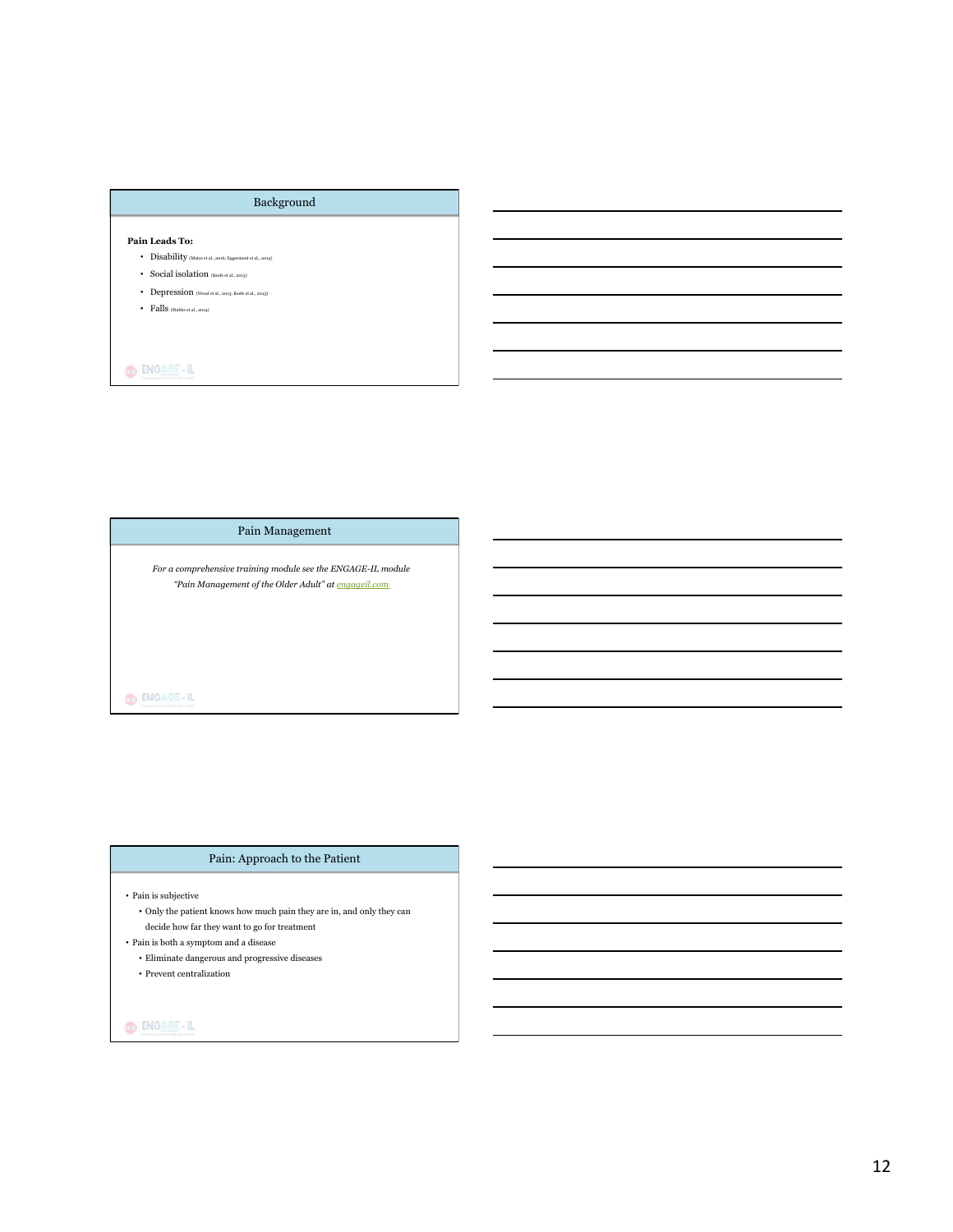# Pain: Approach to the Patient

- Establish rapport with patient
- $\bullet\,$  Find the source of the pain
- Treat both the primary source and the presenting symptoms
- Screen for non-pain problems
- Restore function as your goal

O ENGAGE-IL



#### Medications

#### **Special Considerations**

- Lose the oral route
- Patches, sublingual, and subcutaneous delivery
- Renal and hepatic failure
- Nausea medications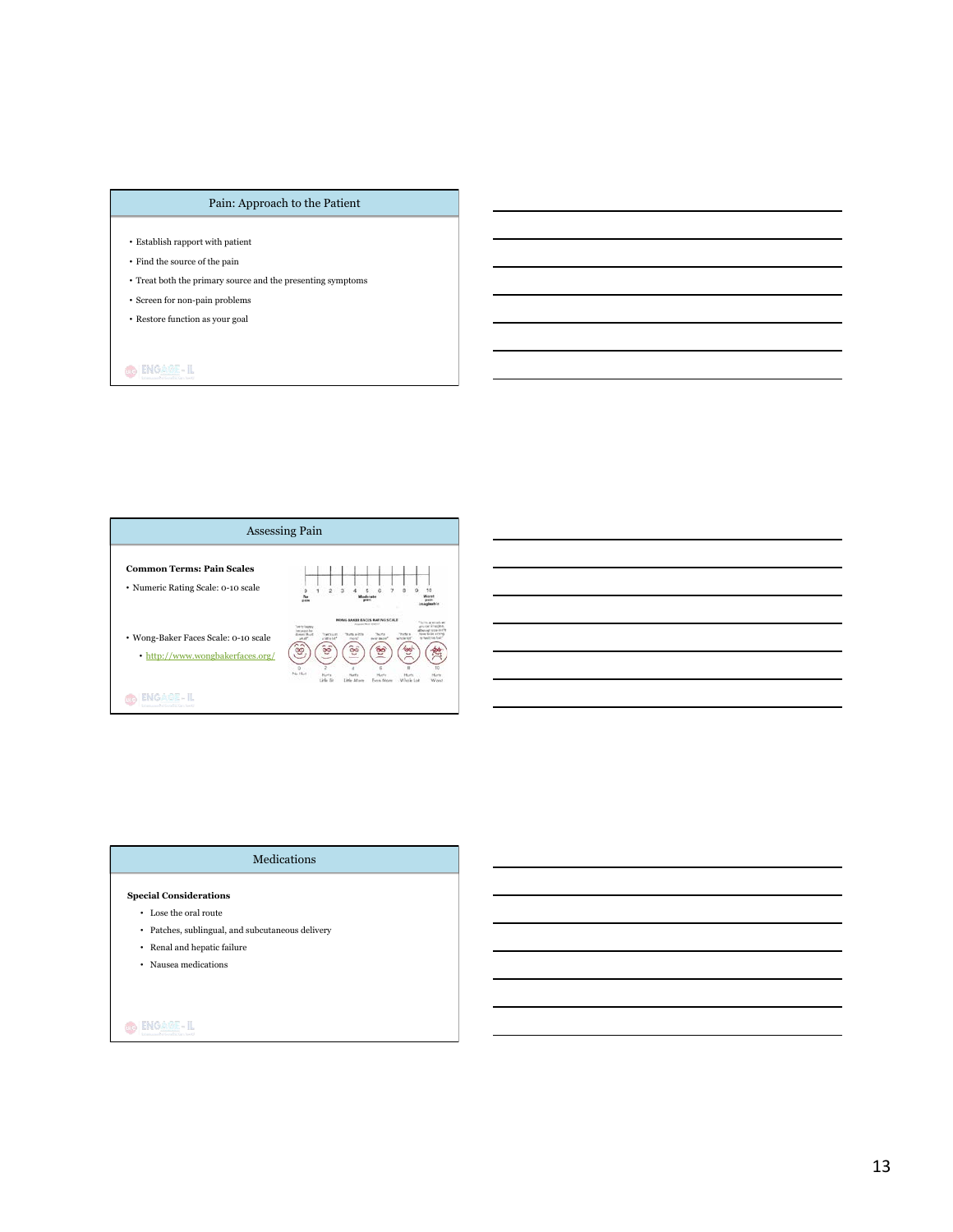#### Medications

#### **Pharmacology and the Older Adult**

- $\bullet~$  Older adults are at increased risk for adverse drug reactions due to age- and disease-related changes in pharmacokinetics and pharmacodynamics
- Monitor medication effects closely to avoid overmedication or
- undermedication and to detect adverse effects
- Assess hepatic and renal functioning

# O ENGAGE-IL

# Management of Pain: Medications

#### **Opiates**

• Mild Pain • Codeine-containing medications (acetaminophen with codeine)

• Mild-to-Moderate • Hydrocodone • Moderate • Oxycodone

O ENGAGE-IL

 $\bullet$  Hydromorphone

• Severe

#### • Morphine

- Methadone: requires specific
	- DEA licensing and training

• Fentanyl transdermal

## Management of Pain: Medications

#### **Side Effects**

- Nausea and vomiting
- Constipation
- $\bullet$  Itching
- Jerky muscular movements
- Sedation
- Confusion
- Respiratory depression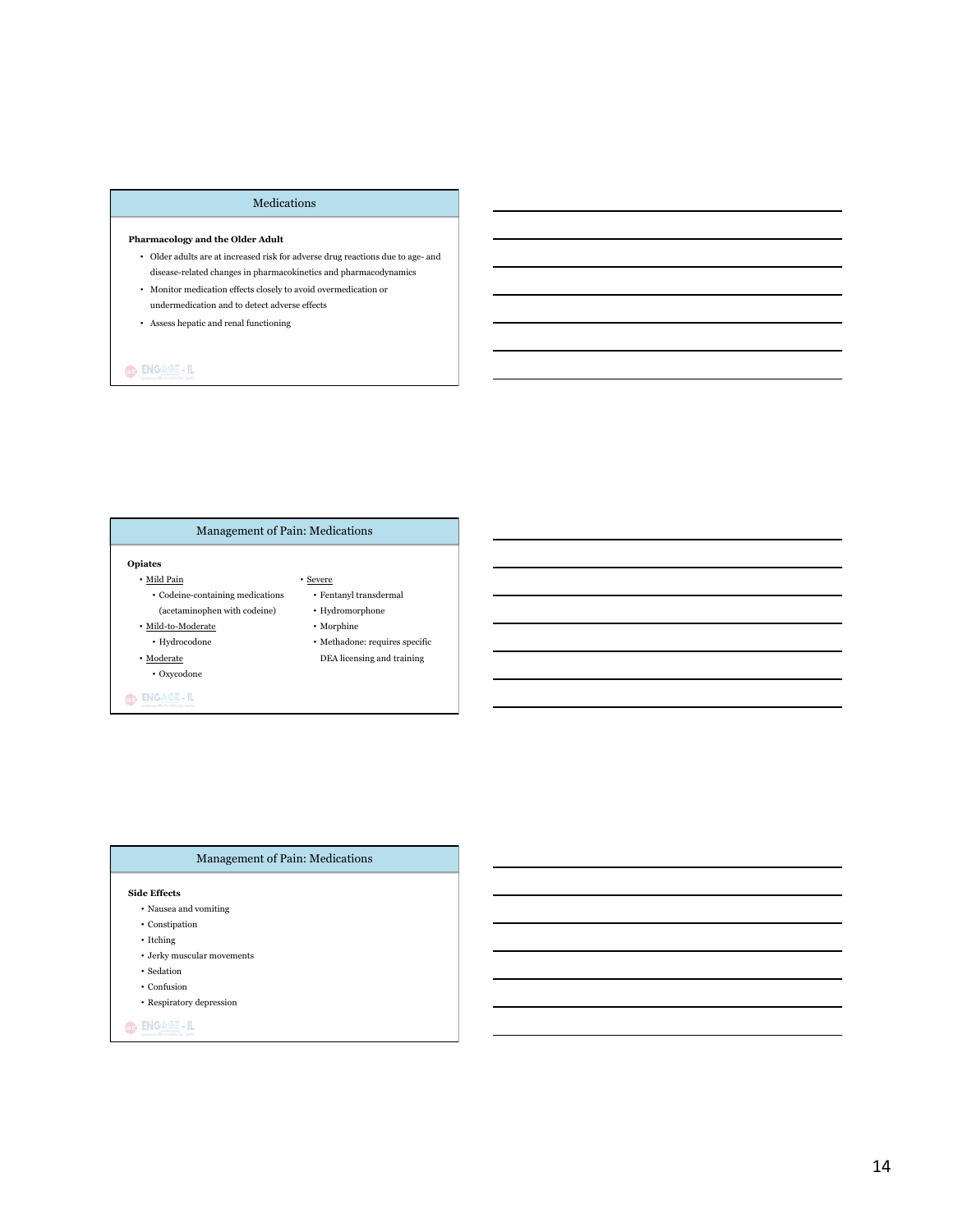#### Most Common Pain Reliever

# **Aspirin**

• Most commonly used pain reliever

O ENGAGE-IL

# The Role of Opioids

- Mainstay of treatment for pain and refractory dyspnea
- Underutilized more so in end of life
	- Concern for addiction and hastening death
	- These are rarely problems in end of life care
	- Large therapeutic window

# O BNGAGE-IL

## Non-Pharmacologic Pain Relief

#### **Psychological Support**

- $\bullet~$  Psychological counseling for stress management, including cognitive behavioral therapy or biofeedback
- Group counseling for couples or families to decrease interpersonal stress
- Screen for adjustment and depressive disorders
- Management of secondary symptoms such as insomnia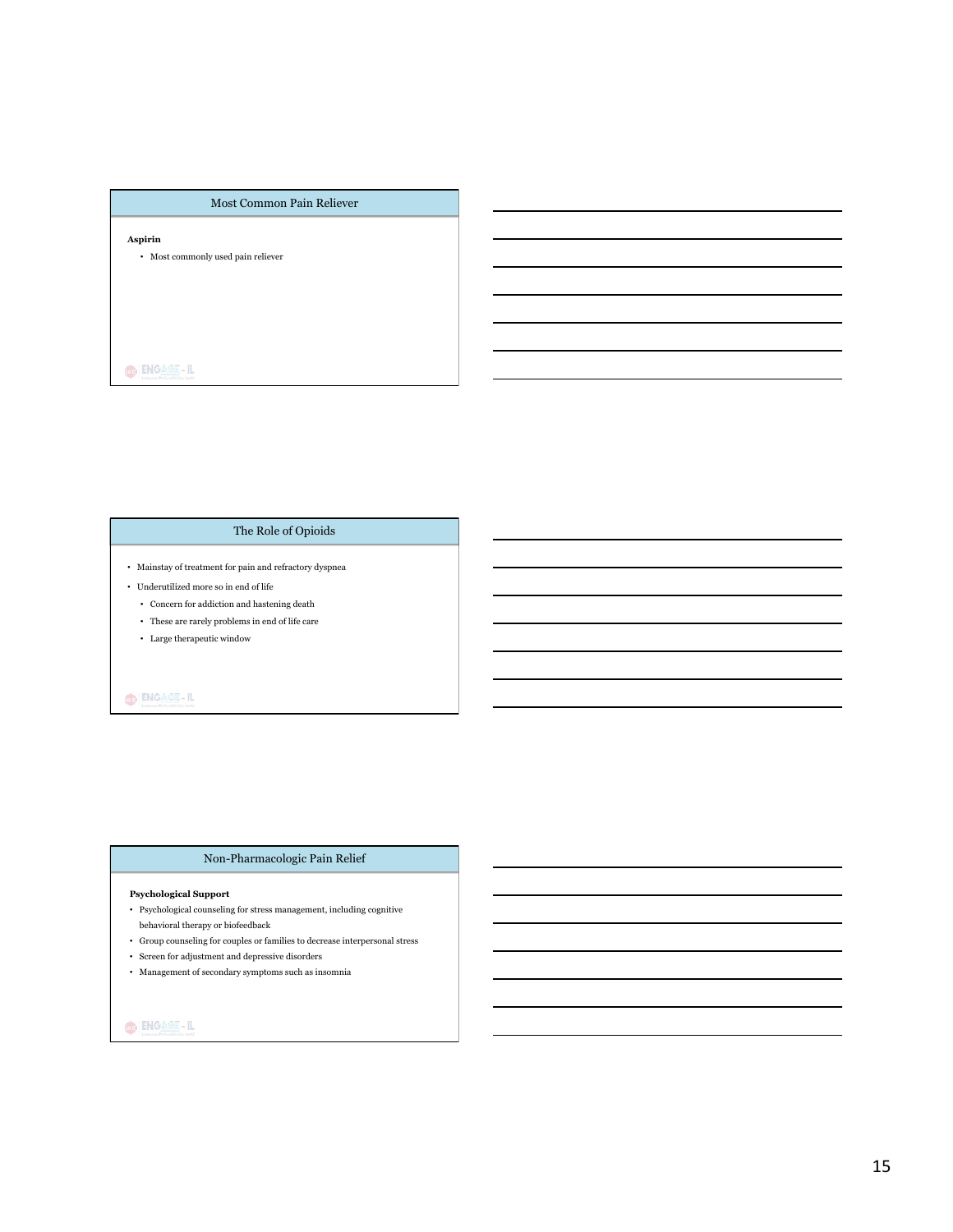## Non-Pharmacologic Pain Relief

- Modalities are energy sources that provide pain relief and reduce inflammation • Heat
	- Ice
	- $\bullet~$  Transcutaneous electrical nerve stimulation
	- Ultrasound

# O ENGAGE-IL

## Interprofessional Teams

- *Referral Cue: Remember that Physical Medicine, Physical Therapists, Occupational Therapists, and Chiropractors are experts in pain management*
- Include these professionals in your care management team
- Goal of physical medicine is to treat the source, return normal function
- Physical therapy, which includes stretching and strengthening activities and low-impact exercise (such as walking, swimming, or biking), can help reduce pain
	- Other therapies include heat and massage

OD ENGAGE-IL

#### Interprofessional Teams

- Occupational therapy teaches how to pace activities and how to do ordinary tasks differently
- $\bullet~$  Chiropractic, massage, and manipulation may give relief of pain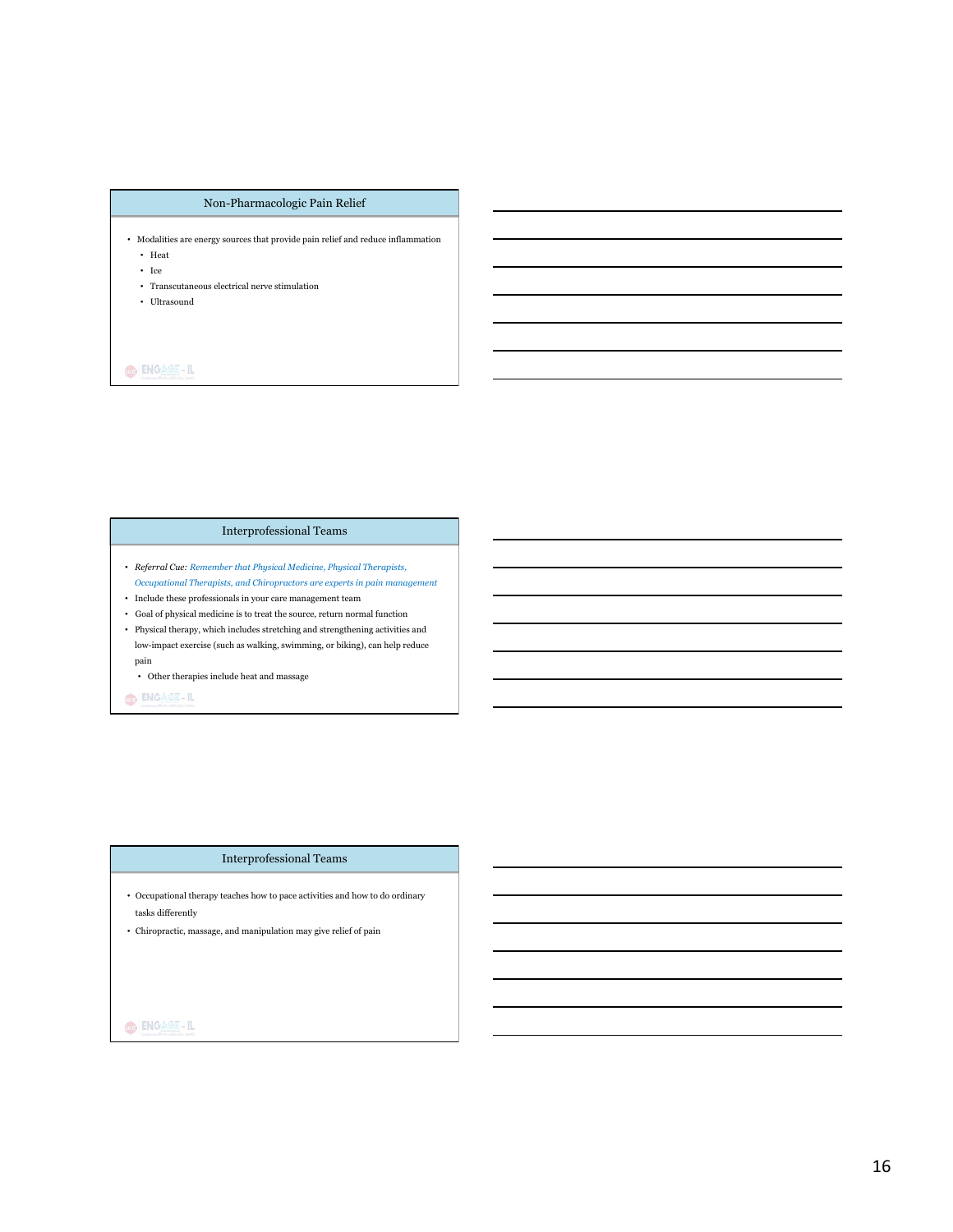## Non-Pharmacologic Pain Relief

- *Referral Cue: Complementary and Alternative Medicine (CAM)*
- Acupuncture is an ancient Chinese practice that uses very thin needles at very specific points on the skin to interfere with nerve impulses; it can be used for both acute and chronic pain
- Biofeedback uses visual or sound cues to help people control their response to pain; they can learn to relax muscles and stay calm
- $\bullet~$  Herbal supplements are often useful, and are often powerful, but may interact with other medications, may have adverse effects akin to prescribed medications O ENGAGE-IL

## Pain Management

*For a comprehensive training module see the ENGAGE-IL module "Pain Management of the Older Adult" at engageil.com*

 $\bigcirc$   $\bigg|$  engage-il

Feeding O ENGAGE-IL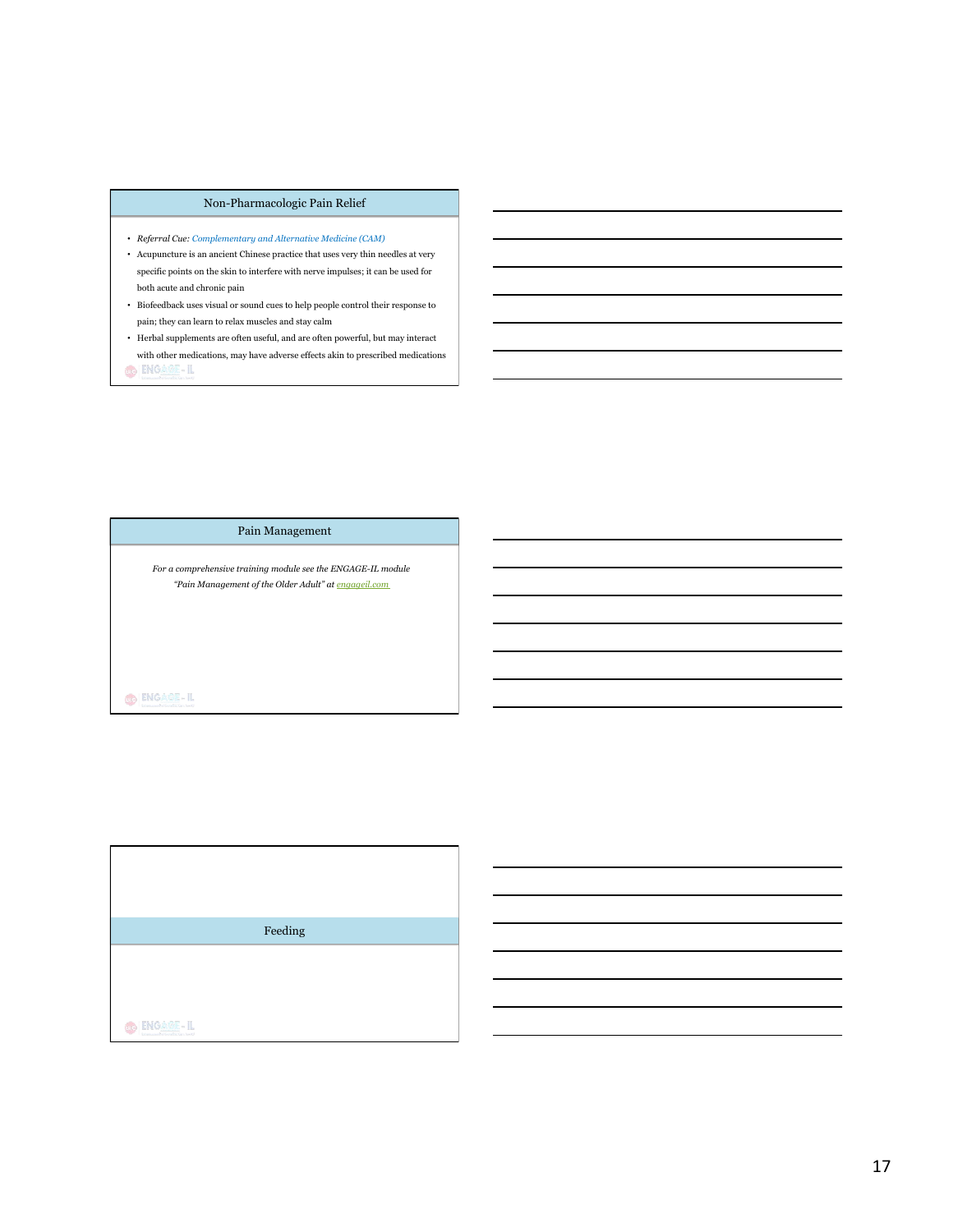#### Artificial Nutrition

- Anorexia is a natural part of the dying process
- Usually no discomfort from hunger/thirst (62%)
- When hunger/thirst is present
	- It is short-lived (34%)
	- Always relieved by small amounts of food, ice chips, and lubricating lips

 $(Mc)$ 

O ENGAGE-IL

#### Artificial Nutrition

#### **Reality**

- Artificial hydration may increase suffering with pulmonary secretions, urinary output, nausea, vomiting, and edema
- Oral intake naturally decreases as death nears; lack of water increases endogenous opiates
- Decreased appetite is a normal part of the dying process; help allay fears of "starving to death"

# $\bigcirc$   $\big|\frac{\text{ENGAGE}-\text{IL}}{\text{ENGATE}}\big|$

# Artificial Nutrition

#### **Tube Feeds are Not Indicated:**

- In advanced dementia
- In most advanced cancers
- During active dying
- Weissman's triad
	- Feeding tube
	- Restraints
	- Pulse oximetry
	- http://www.mcw.edu/FileLibrary/User/jrehm/fastfactpdfs/Concept084.pdf
- O ENGAGE-IL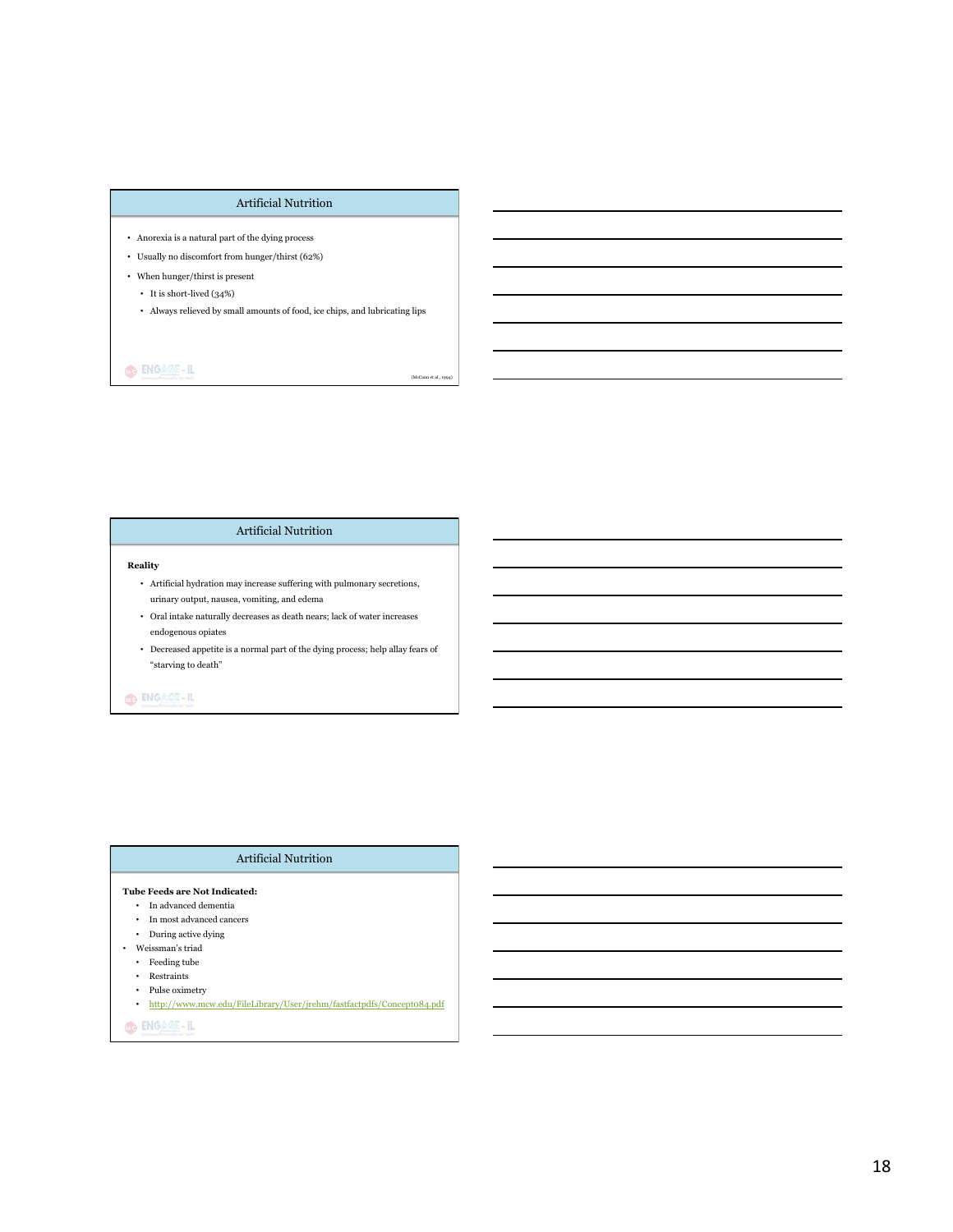#### Tube Feeds in Advanced Dementia

- Tube feeds do not prolong life in advanced dementia (Sampson et al., 2009)
- Aspiration pneumonia incidence is same or higher (Palecek et al., 2010)
- Restraints and pharmacologic sedation more common  $_{\rm (Paleck~et~al.,\,2010)}$

# O ENGAGE-IL

## Tube Feeds in Advanced Cancer

- Tube feeds do not prolong life in cancer cachexia
- Exceptions:
	- Head and neck cancers
	- Proximal GI cancers

O BNGAGE-IL

(Koretz, 2007)

| <b>Physical Comfort Care: Feeding Problems</b> |                                                                                                          |  |
|------------------------------------------------|----------------------------------------------------------------------------------------------------------|--|
| <b>Feeding Problems</b>                        | <b>Approaches</b>                                                                                        |  |
| Feeding tube                                   | Offer alternative (see next slide)                                                                       |  |
| Early satiety                                  | Offer small frequent meals, use salad plate/<br>saucer, keep favorite foods on hand, sips and<br>nibbles |  |
|                                                |                                                                                                          |  |

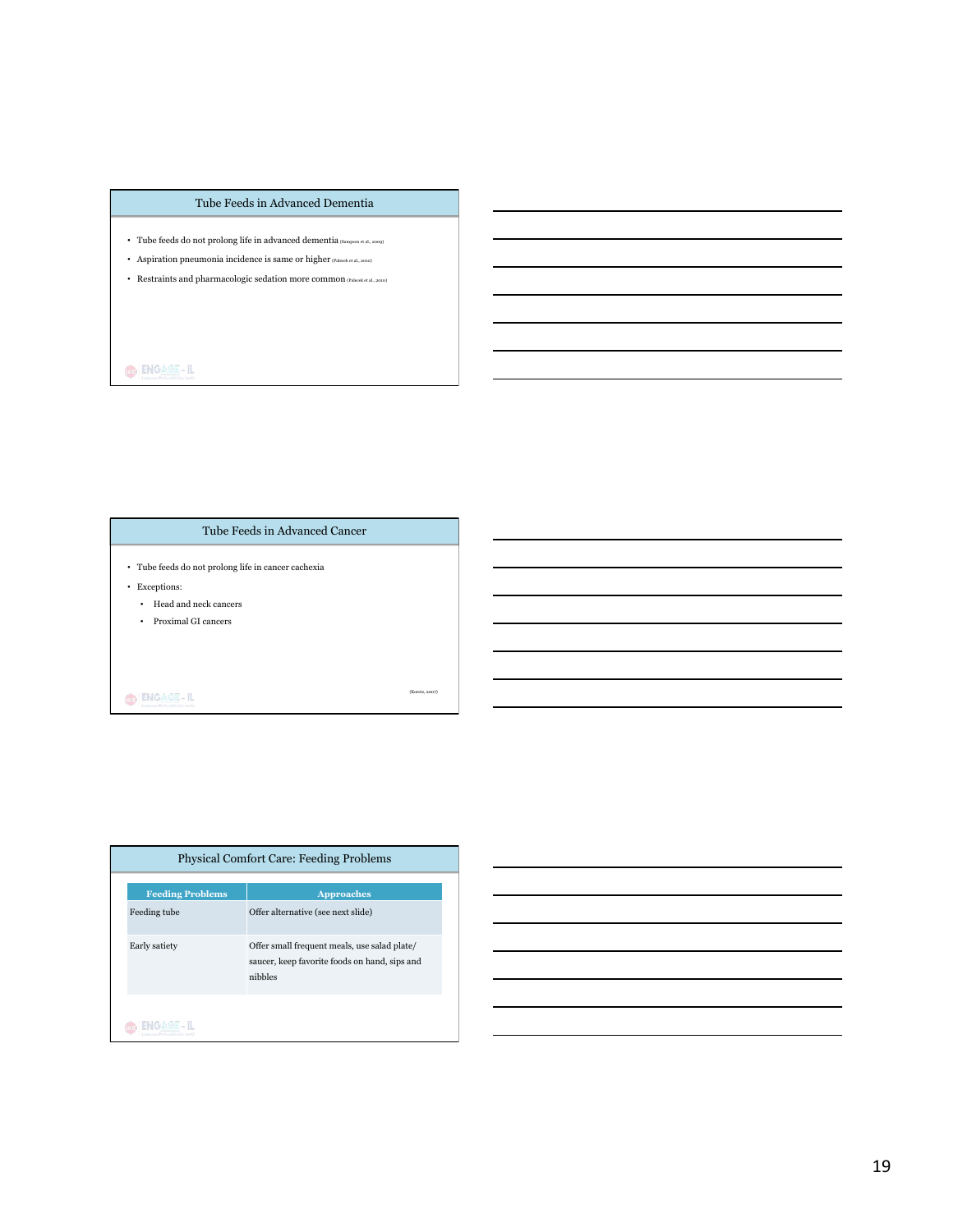| <b>Physical Comfort Care: Feeding Problems</b> |                                                                                                                                                                   |  |
|------------------------------------------------|-------------------------------------------------------------------------------------------------------------------------------------------------------------------|--|
| <b>Feeding Problems</b>                        | <b>Approaches</b>                                                                                                                                                 |  |
| Difficulty swallowing                          | • Patient not hungry: provide mouth care,<br>swabs<br>Patient hungry: provide thickened liquids,<br>yogurt, or ice cream                                          |  |
| Nausea or vomiting                             | Eliminate offending foods, tastes, and smells<br>• Provide cold or room temperature foods,<br>bland foods, and avoid eating or drinking 1-2<br>hours after emesis |  |
| 目前の少女                                          |                                                                                                                                                                   |  |

| <u> 1989 - Johann Stoff, amerikansk politiker (d. 1989)</u> |  |  |
|-------------------------------------------------------------|--|--|
|                                                             |  |  |
|                                                             |  |  |
|                                                             |  |  |
|                                                             |  |  |
|                                                             |  |  |
|                                                             |  |  |

## Assessment Question 3

*Ms. Harrison is a 70-year-old woman with history of mild cognitive impairment, diabetes, hypertension, and chronic kidney disease. She stays in a senior citizen facility and has been independent with her ADLs. She was recently diagnosed with metastatic breast cancer. She is currently on chemotherapy and is receiving morphine sulfate controlled-release 15 mg BID, along with PRN morphine sulfate IR for pain relief. However she continues to be in discomfort and pain is not well controlled.* 

O ENGAGE-IL

#### Assessment Question 3

*Despite chemotherapy, her situation continues to worsen and she has a prognosis of less than 6 months. She has seen her sister die while she was on life support for 2 months and it was a traumatic experience for her. She does not want to go through such "suffering" and wants to be at home in her last moments. She also expresses wishes to discontinue chemotherapy as it has significantly affected her life with multiple admissions for infections over the last 3 months. How would you help her?*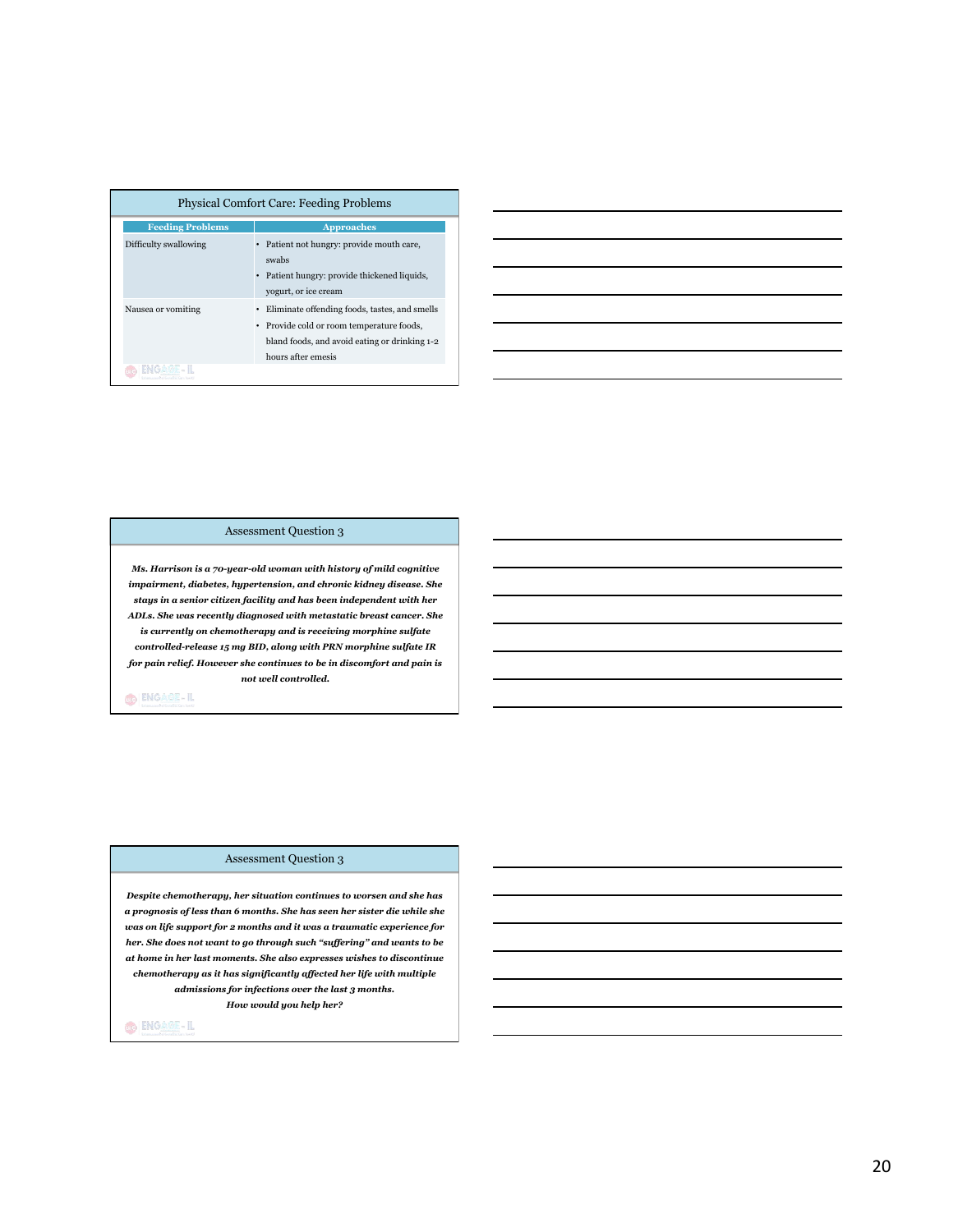#### Assessment Question 3

- a) She is an appropriate candidate for hospice with her advanced breast cancer and prognosis of less than 6 months; she needs better pain management, goals of care discussion, and emotional support, all of which can be provided through hospice
- b) She does not qualify for hospice, as hospice helps people only in a hospital or nursing home setting while the patient wants to be at home
- c) She is a good candidate for palliative care, as she has a prognosis of more than 3 months

d) She will not benefit from hospice service, as she is not imminently dying

OD ENGAGE-IL

## Assessment Question 3: Answer

**a) She is an appropriate candidate for hospice with her advanced breast cancer and prognosis of less than 6 months; she needs better pain management, goals of care discussion, and emotional support, all of which can be provided through hospice (Correct Answer)** 

b) She does not qualify for hospice, as hospice helps people only in a hospital or nursing home setting while the patient wants to be at home

c) She is a good candidate for palliative care, as she has a prognosis of more than 3 months

d) She will not benefit from hospice service, as she is not imminently dying to  $\blacksquare$ 

Palliative Care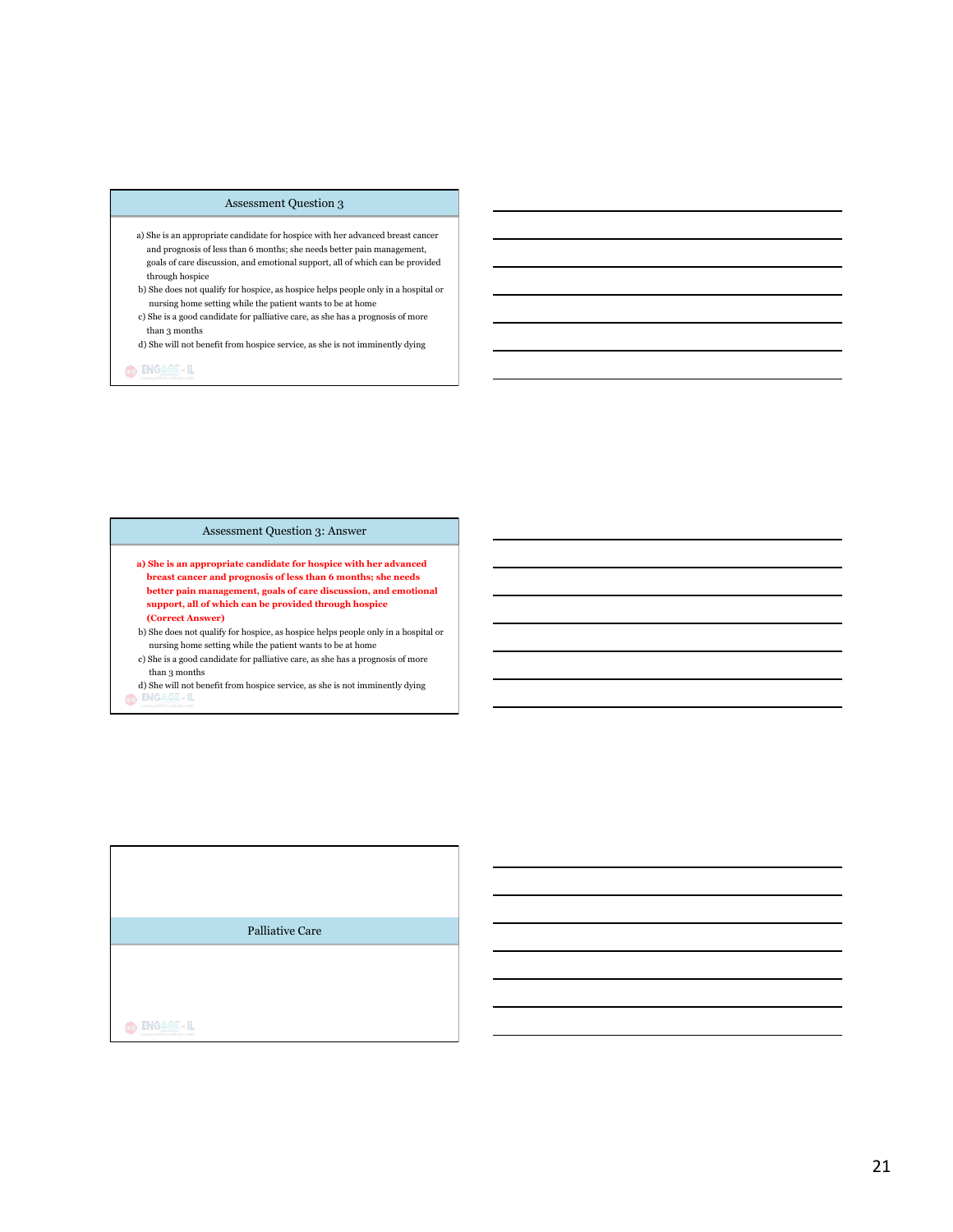#### Palliative Care

#### **Does Early Palliative Care Prolong Life?**

• Randomized control trial of 150 patients with stage-four lung cancer

- Control group received usual care
- Intervention group received palliative care and usual care
	- Survival 2.7 months longer (11.6 months vs. 8.9 months,  $p = 0.02$ ) (Temel et al., 2010)

O ENGAGE-IL

## Does Early Palliative Care Prolong Life?

• Retrospective study of 4,493 patients with end-stage congestive heart failure or cancers

- Selected markers suggesting short life expectancies in congestive heart failure and five types of cancer
- $\bullet~$  For example, switching to second-line combo chemo for lung cancer within six months of the initial therapy or being on a ventilator without a myocardial infarction (MI) for congestive heart failure patients

#### Results

- Overall, patients in the hospice cohort lived 29 days longer
- No significant difference for breast and prostate cancer
- The other four cohorts prolonged life less than 1 month  $\alpha$  and  $\mathbb{E}[\mathbf{C} \otimes \mathbb{S}^{\perp}]$
- 

(Connor et al., 2007)

#### When to Consult?

#### **Patients with a Terminal Condition And:**

- Uncontrolled symptoms
- Trouble coping
- Unrealistic goals
	- Despite primary team broaching prognosis
- A need for multidisciplinary support [not in narration]
- Hospice eligibility unclear to primary team
	- If patient qualifies for and agrees to hospice, *work directly with regular*
- *social worker*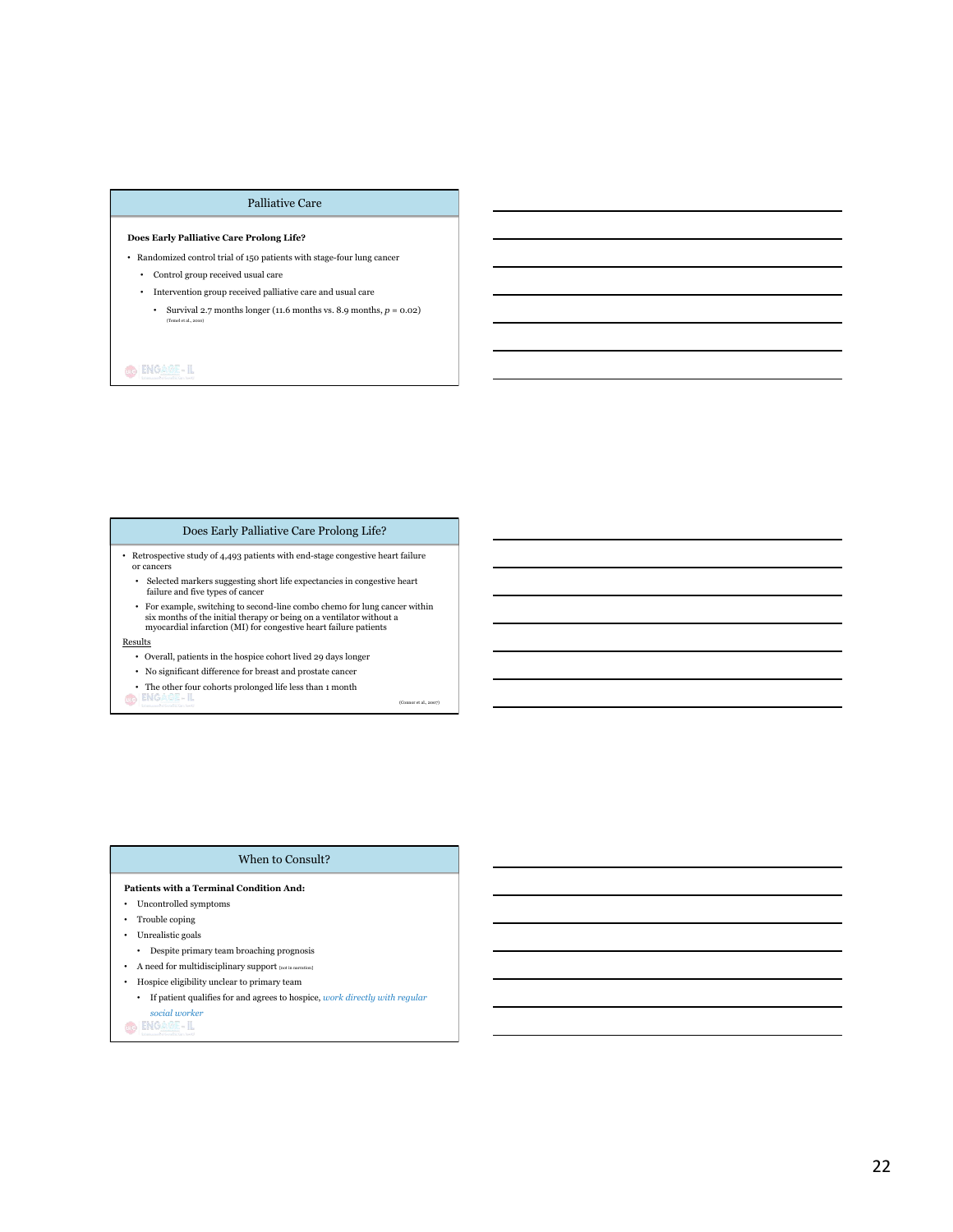## Recognize the Dying Process

• Fever

• Death rattle

- Reduced food intake
- Increased somnolence • Diaphoresis
- Social withdrawal
- Bowel or bladder incontinence • Mottled extremities
- Irregular breathing

# O ENGAGE-IL

# Hospice Eligibility

- Life expectancy < 6 months
- Not receiving life-prolonging therapies like chemotherapy
	- Except when the Veterans Administration (VA) is the payer and the patient has a DNR status

# $\bigcirc$   $\bigg|$  engage-il

## Summary

- Palliative care prolongs life, BUT the main goal is to maximize quality
	- $\bullet~$  Interventions have marginal benefit and real harm
	- Added coordination from interdisciplinary team
	- Assistance with activities of daily living
	- Psycho-spiritual support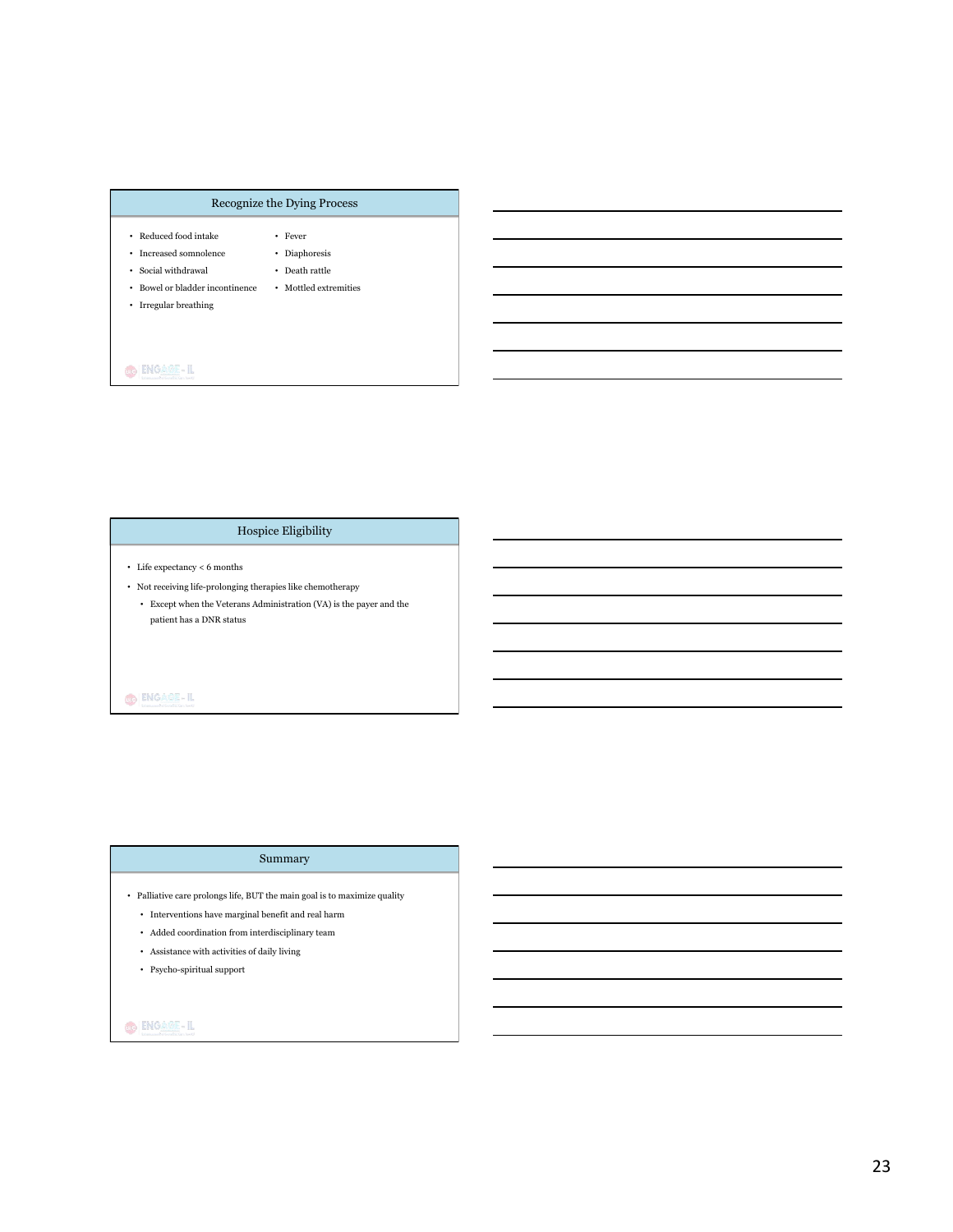#### Assessment Question 4

*Mr. Harris is an 85-year-old gentleman with advanced dementia and has been living with his daughter for the last 10 years. She has been taking care of him, with the help of a homemaker and a home health aide. He has been progressively losing weight, and his oral intake has greatly diminished over the last year. He currently weighs 90 lbs, down from 110 lbs at the same time last year. He has had 3 admissions over the last 9 months related to pneumonia, UTI, and dehydration. He had a swallow evaluation in the last admission which revealed silent aspiration.*  O ENGAGE-IL

Assessment Question 4

*He currently needs help with all ADLs as well as IADLs. The daughter is worried that he has not been eating well and his health is deteriorating. She asks you, his primary care physician, if there is any way to improve his intake. She had recently read online that patients who are not eating well may benefit from the placement of a feeding tube in the stomach. What will you recommend to her?* 

O ENGAGE-IL

#### Assessment Question 4

- a) Order a gastrostomy tube placement, as it will significantly improve the overall nutritional status of the patient
- b) Order a gastrostomy tube, as it will not only improve the nutritional state of the patient but also prolong his life as well as prevent aspiration
- c) Do NOT order a gastrostomy tube placement, as he has advanced dementia and feeding tubes have not been shown to improve nutritional state, morbidity, or mortality in such severe dementia
- d) Do NOT order gastrostomy tube, as it does not decrease the risk of aspiration and may in fact increase the risk as well as the need for physical and chemical restraints
- e) Both c and d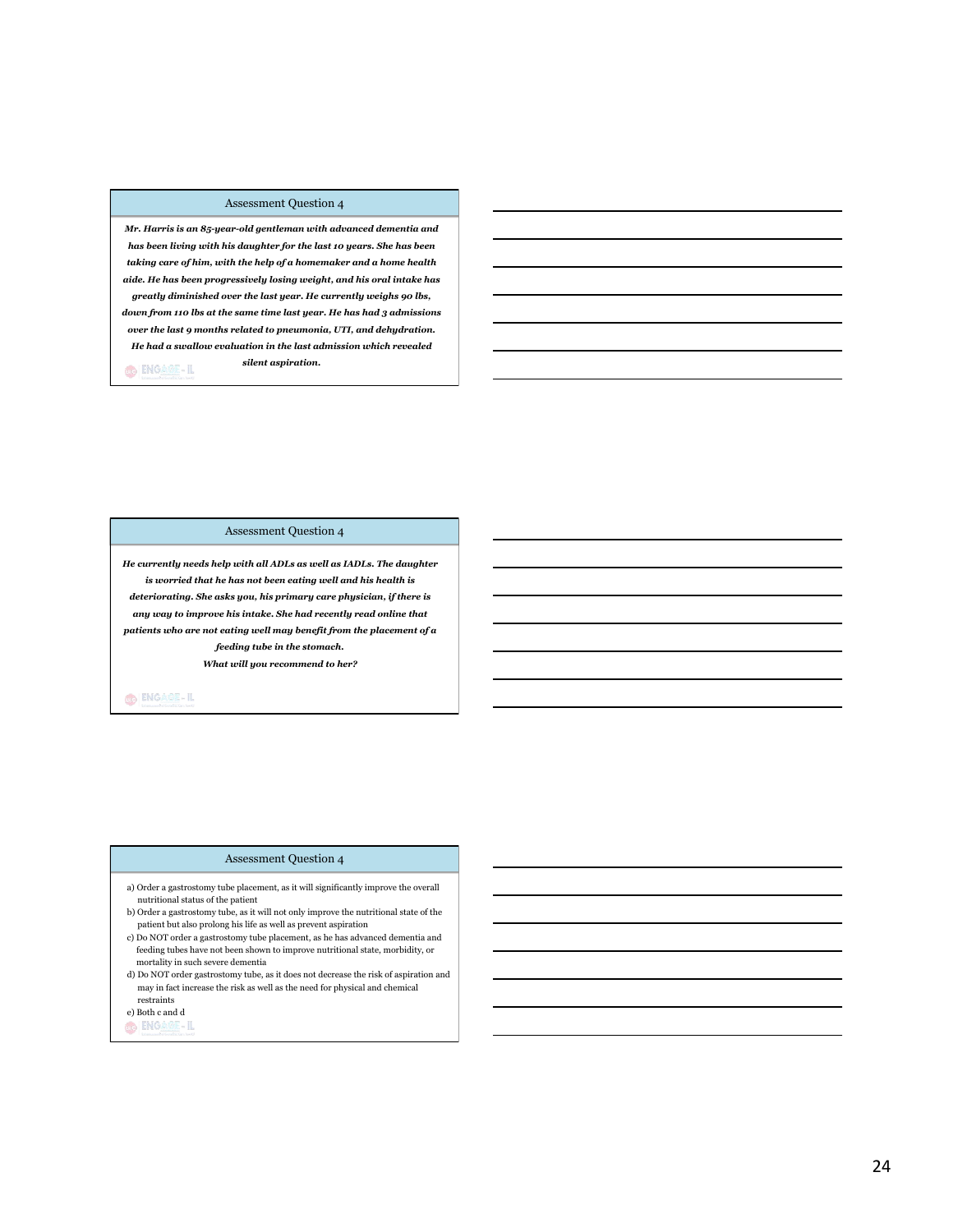#### Assessment Question 4: Answer

- a) Order a gastrostomy tube placement, as it will significantly improve the overall nutritional status of the patient
- b) Order a gastrostomy tube, as it will not only improve the nutritional state of the patient but also prolong his life as well as prevent aspiration
- c) Do NOT order a gastrostomy tube placement, as he has advanced dementia and feeding tubes have not been shown to improve nutritional state, morbidity, or mortality in such severe dementia
- d) Do NOT order gastrostomy tube, as it does not decrease the risk of aspiration and may in fact increase the risk as well as the need for physical and chemical restraints

**e) Both c and d (Correct Answer)** 

Interview with Expert: Tanjeev Kaur, MD

O ENGAGE-IL

# Tools and Materials

 CriSTAL Tool [Listen to film to hear expert, Dr. Kaur, recap] The Conversation Project

http://spcare.bmj.com/content/early/2014/12/09/ bmjspcare-2014-000770.full

http://theconversationproject.org/starter-kit/get-

- and Regulatory
- 

Starter Kit

- 
- Requirements Sample Palliative Care Services Agreement Palliative Care Checklist

OG ENGAGE-IL

**Type Hospice and Palliative Care Organizations** 

ready/

• Palliative Care: The Legal http://www.nhpco.org/palliative-care-legal-andregulatory-resources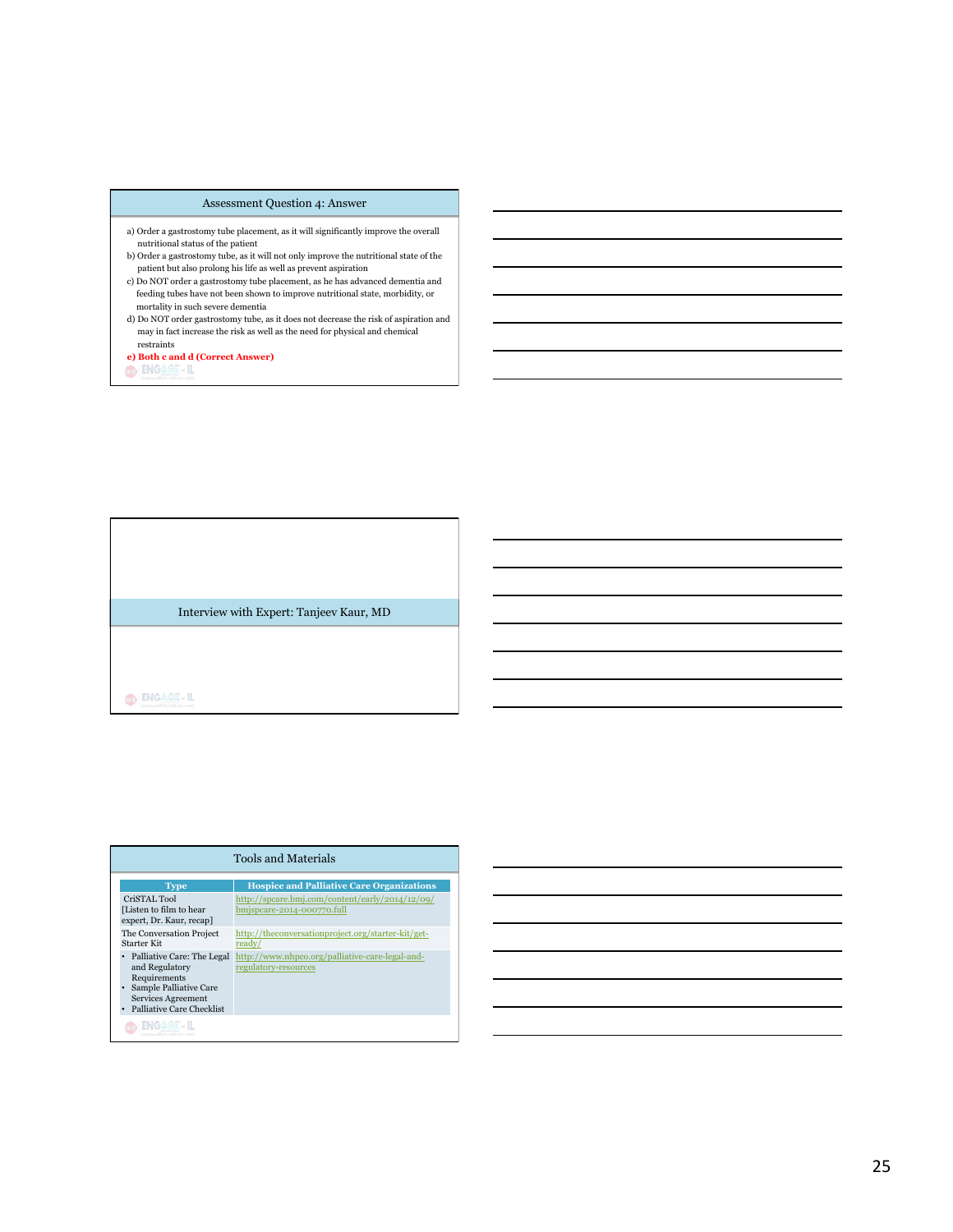| <b>Tools and Materials</b>            |                                                  |  |
|---------------------------------------|--------------------------------------------------|--|
| <b>Type</b>                           | <b>Hospice and Palliative Care Organizations</b> |  |
| Wong-Baker Faces Scale:<br>o-10 scale | http://www.wongbakerfaces.org/                   |  |
|                                       |                                                  |  |
|                                       |                                                  |  |
|                                       |                                                  |  |
|                                       |                                                  |  |

# http://www.engageil.com Accessed October 10, 2016 http://hiv.ubccpd.ca/files/2012/09/Summary-on-Breaking-Bad-News.pdf Accessed October 10, 2016 http://www.mcw.edu/FileLibrary/User/jrehm/fastfactpdfs/Concept084.pdf Accessed October 10, 2016 http://www.nhpco.org/palliative-care-legal-and-regulatory-resources Accessed October 10, 2016 http://spcare.bmj.com/content/early/2014/12/09/bmjspcare-2014-000770.full Accessed October 10, 2016 http://theconversationproject.org/ Accessed October 10, 2016 http://theconversationproject.org/starter-kit/get-ready/ Accessed October 10, 2016 http://www.wongbakerfaces.org/ Accessed October 10, 2016 Resources

#### References

American Aeademy of Pain Medicine. (2006). AAPR Forts and Figures on Phin. Retriveed from http://www.pinimed.org/kpierateorter/liets\_on\_pain.aspx.<br>Accessed Joy 6, 2018<br>Accessed Maps and Security and The Consequence of a to